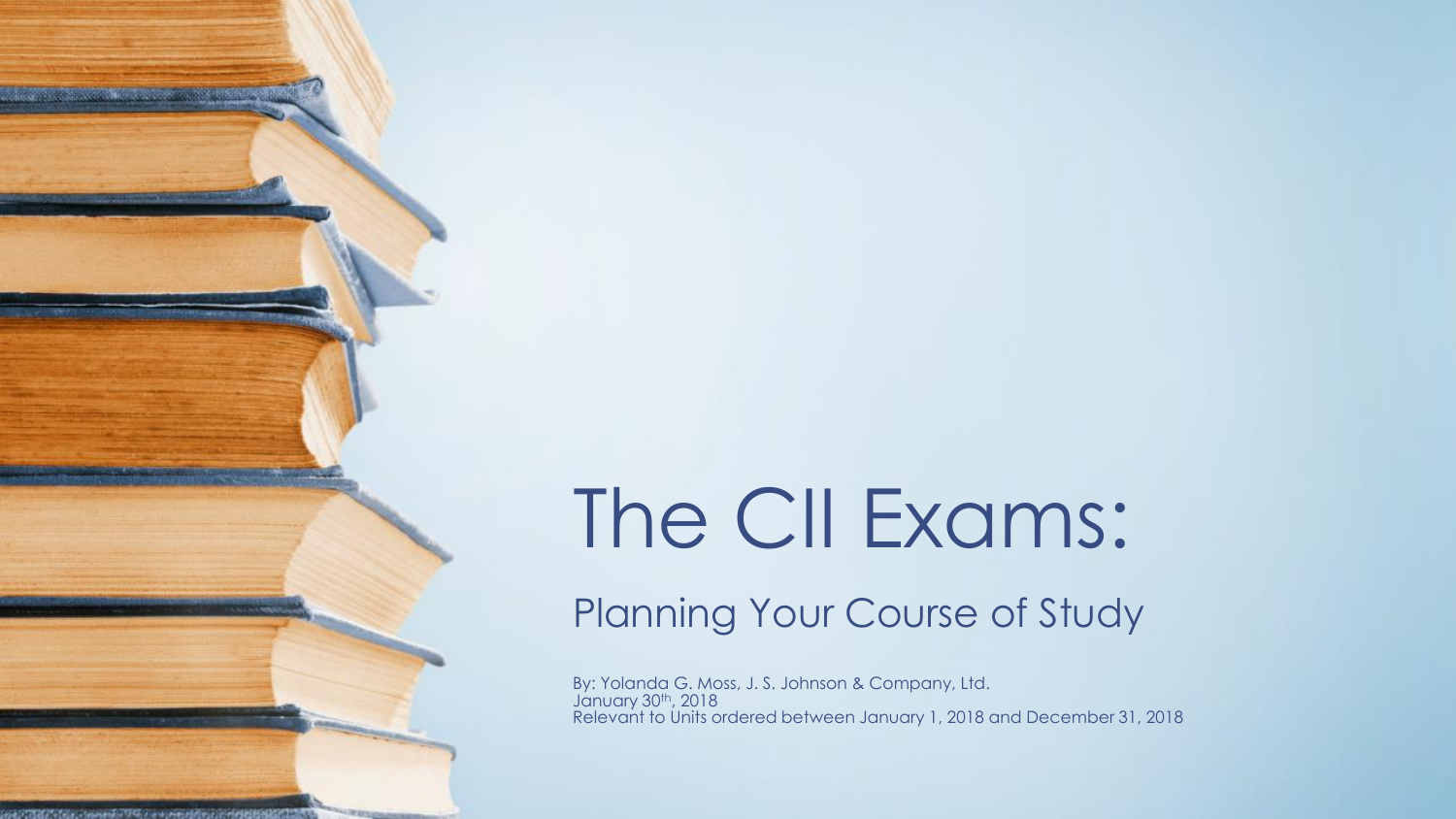## Table of Contents

- Designation Requirements
- Mandatory Courses
- Filling-Up the Credits
- Recommendations and Pitfalls
- Study Tips
- About the Presenter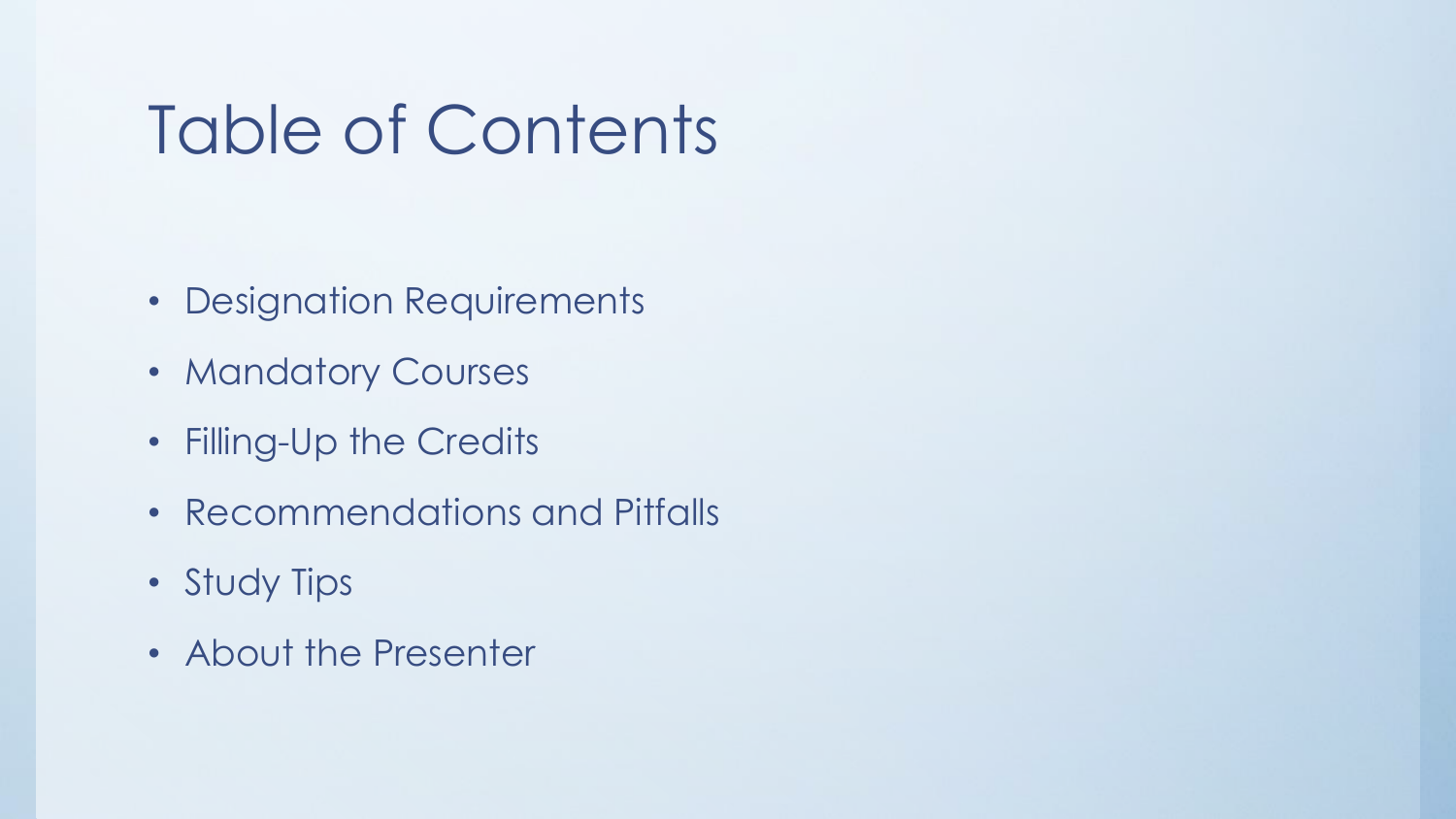**Designation** Requirements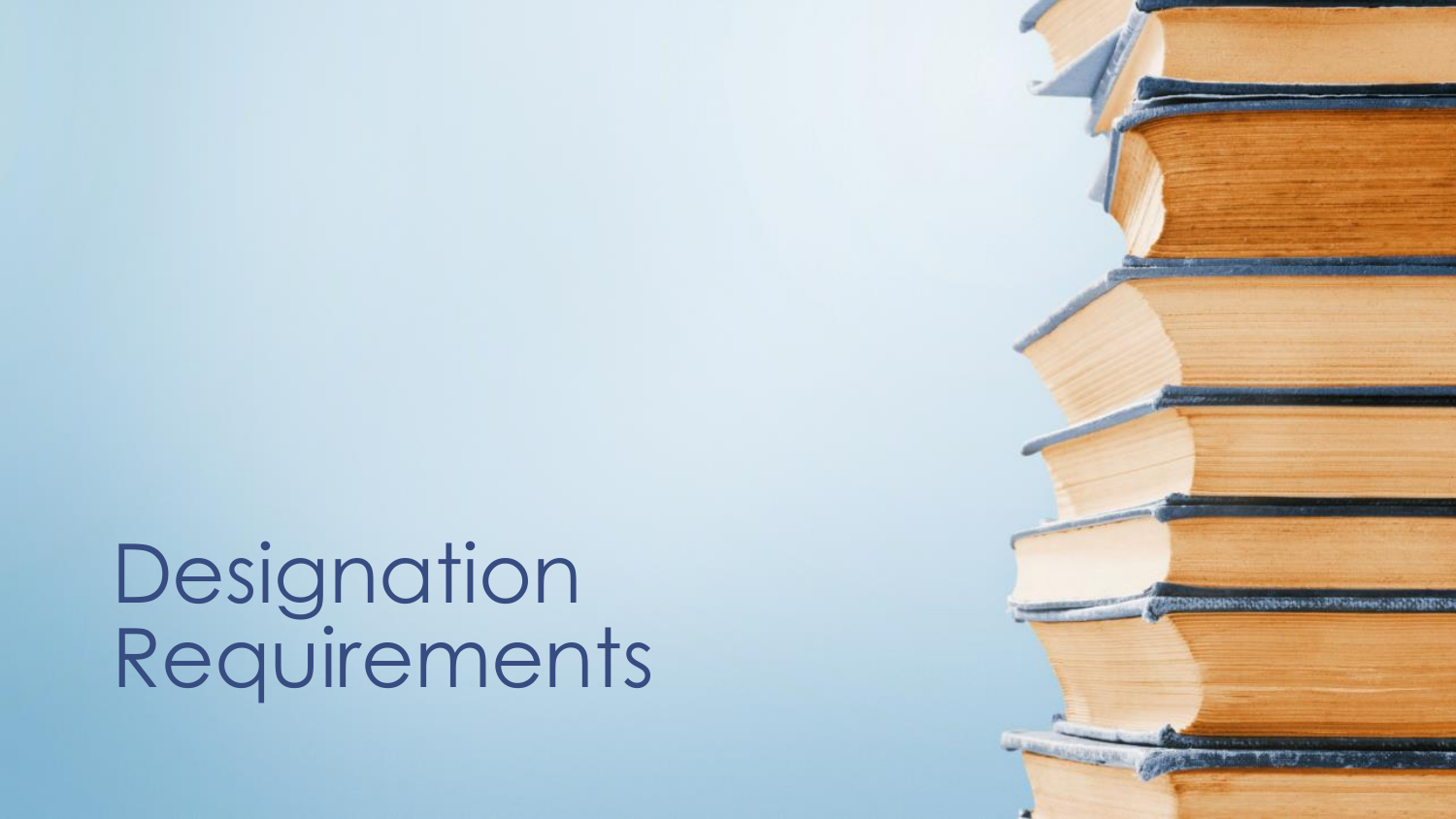### Award for the Foundation Insurance Test

- (No Designation)
- FIT
- 6 CII Credits
- 100 MC
- 2 hours
- FIT covers six essential topics, including the insurance market, legal principles, procedures and the major classes of insurance.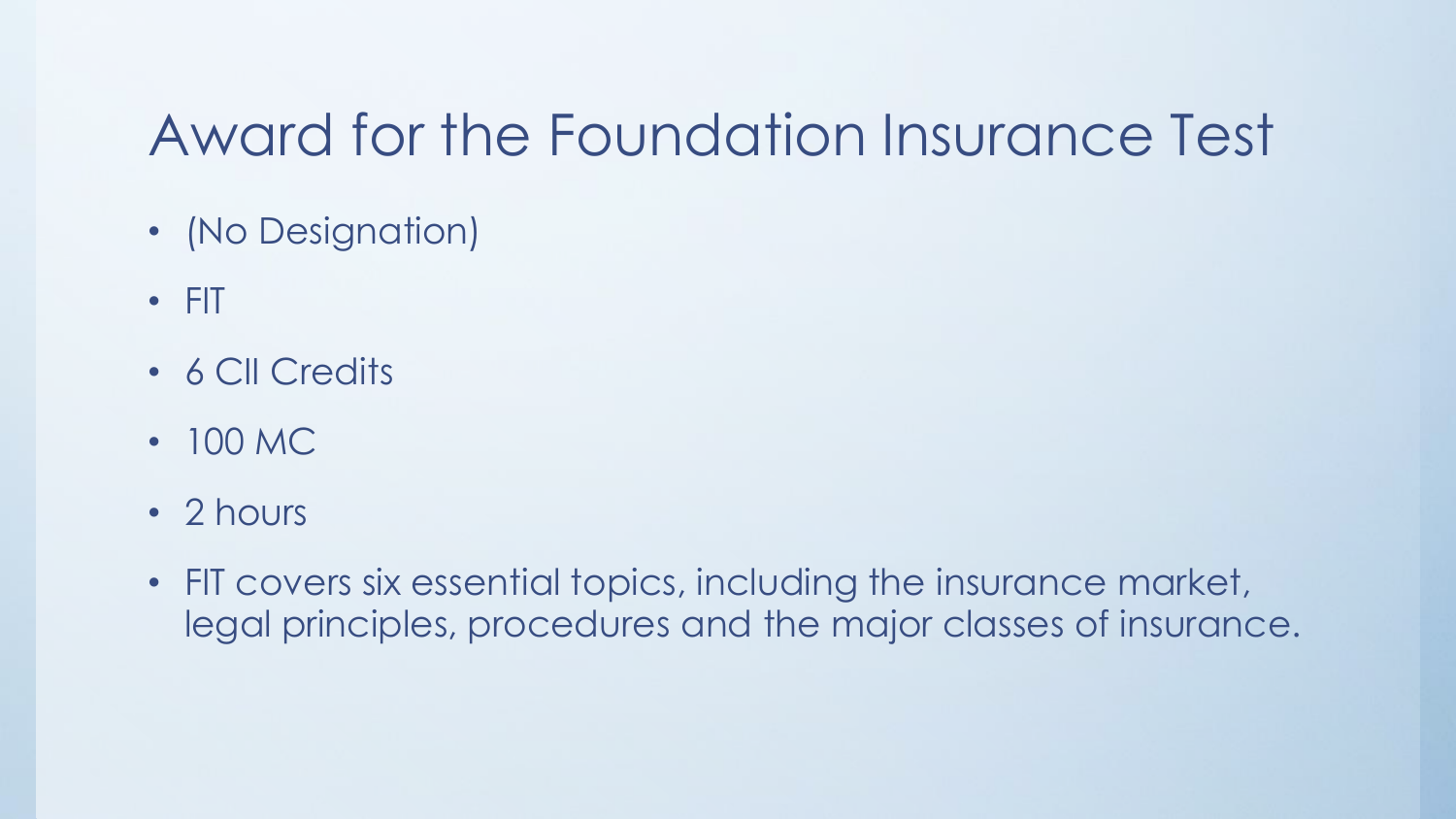## Award in General Insurance

- W01 Exam
- 15 CII Credits
- Alternate to **IF1**
- CII (Award)
- 100 MC
- 2 hours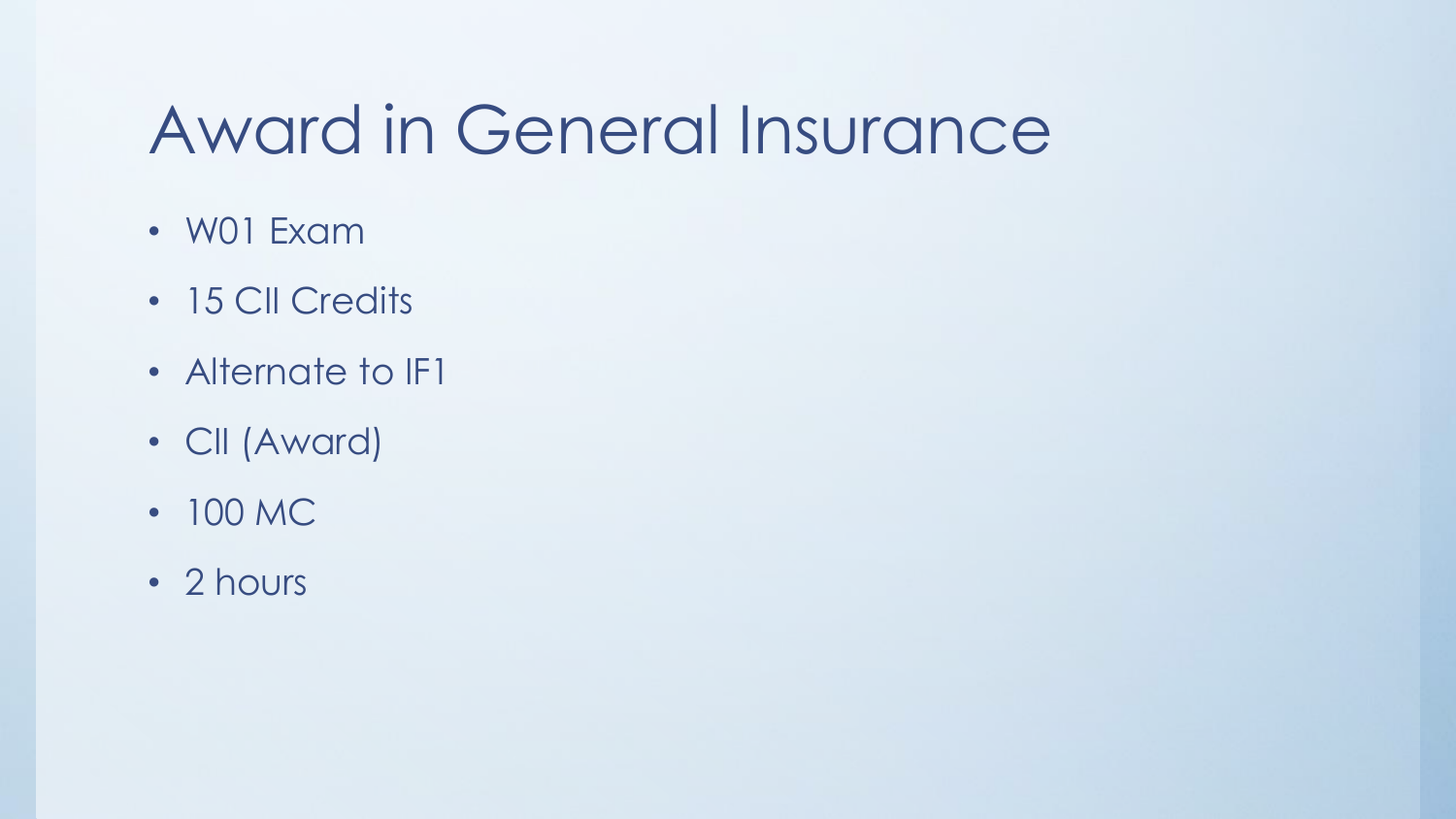### Award in Customer Service in Insurance

- CII (Award)
- W04
- 15 CII Credits
- 1.5 hours
- 50 MC based on 10 case studies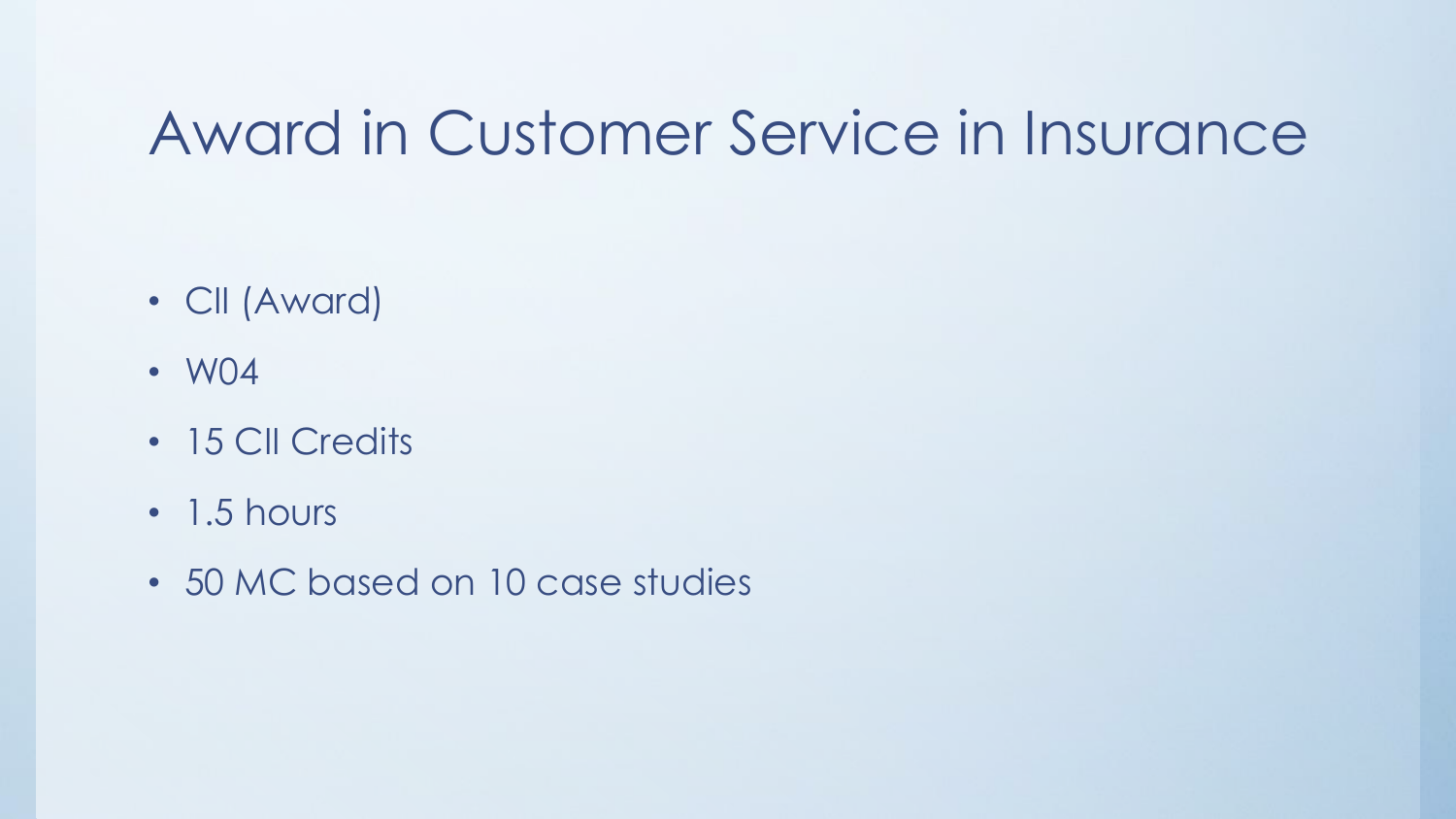## Certificate in Insurance

- 40 CII Credits
- IF1 or W01 or LM1 + LM2
- Cert CII
- 40 60 hours per unit
- MCQs, some with case studies
- Cert CII (London Market) LM1, LM2 & LM3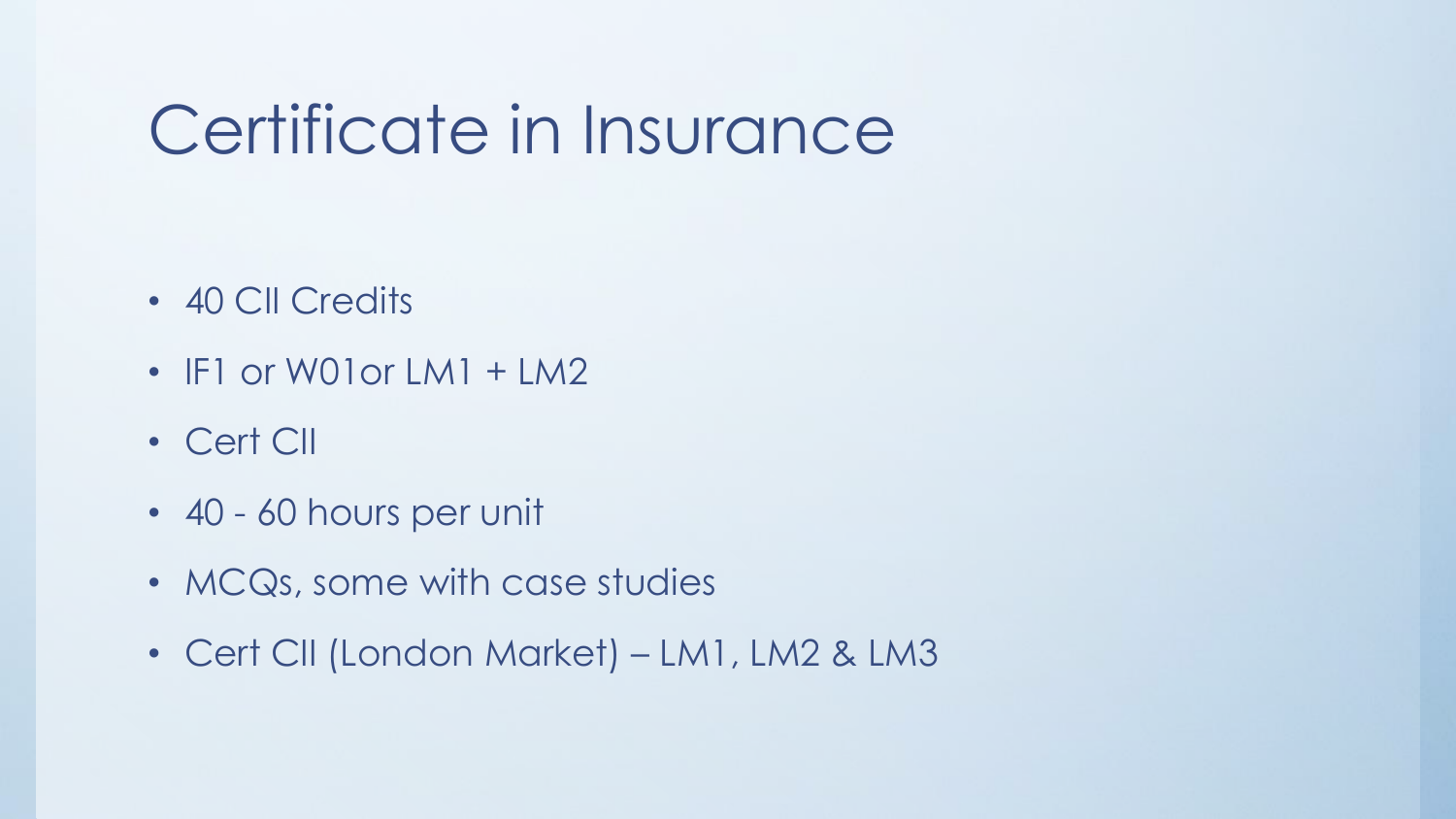## Optional Cert Units

| <b>Unit</b>                             | <b>Credits</b> |
|-----------------------------------------|----------------|
| <b>IF2 - General Insurance Business</b> | 15             |
| IF3 - Insurance Underwriting Practice   | 15             |
| IF4 – Insurance Claims Handling Process | 15             |
| <b>IF5 – Motor Insurance Products</b>   | 15             |
| IF6 - Household Insurance Products      | 15             |
| IF7 - Healthcare Insurance Products     | 15             |
| IF8 - Packaged Commercial Insurances    | 15             |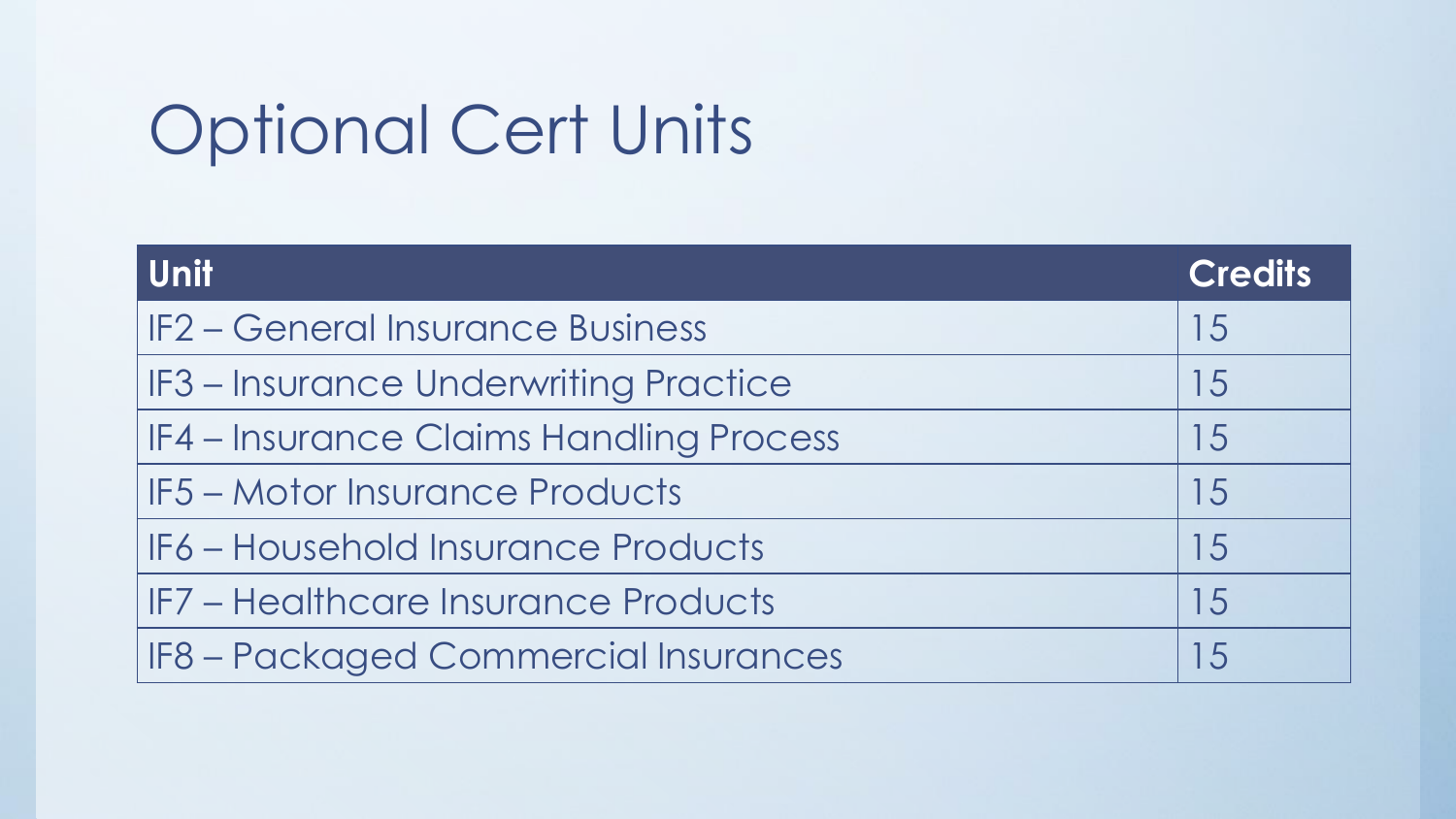## Optional Cert Units

| Unit                                  | <b>Credits</b> |
|---------------------------------------|----------------|
| IF9 – Customer Service in Insurance   | 15             |
| 110 – Insurance Broking Fundamentals  | 15             |
| 111 – Introduction to Risk Management | 15             |
| <b>GR1 - Group Risk</b>               | $\vert$ ()     |
| R05 - Financial Protection            | 10             |
| Diploma/Advanced Diploma Courses      | $\leq$ =50     |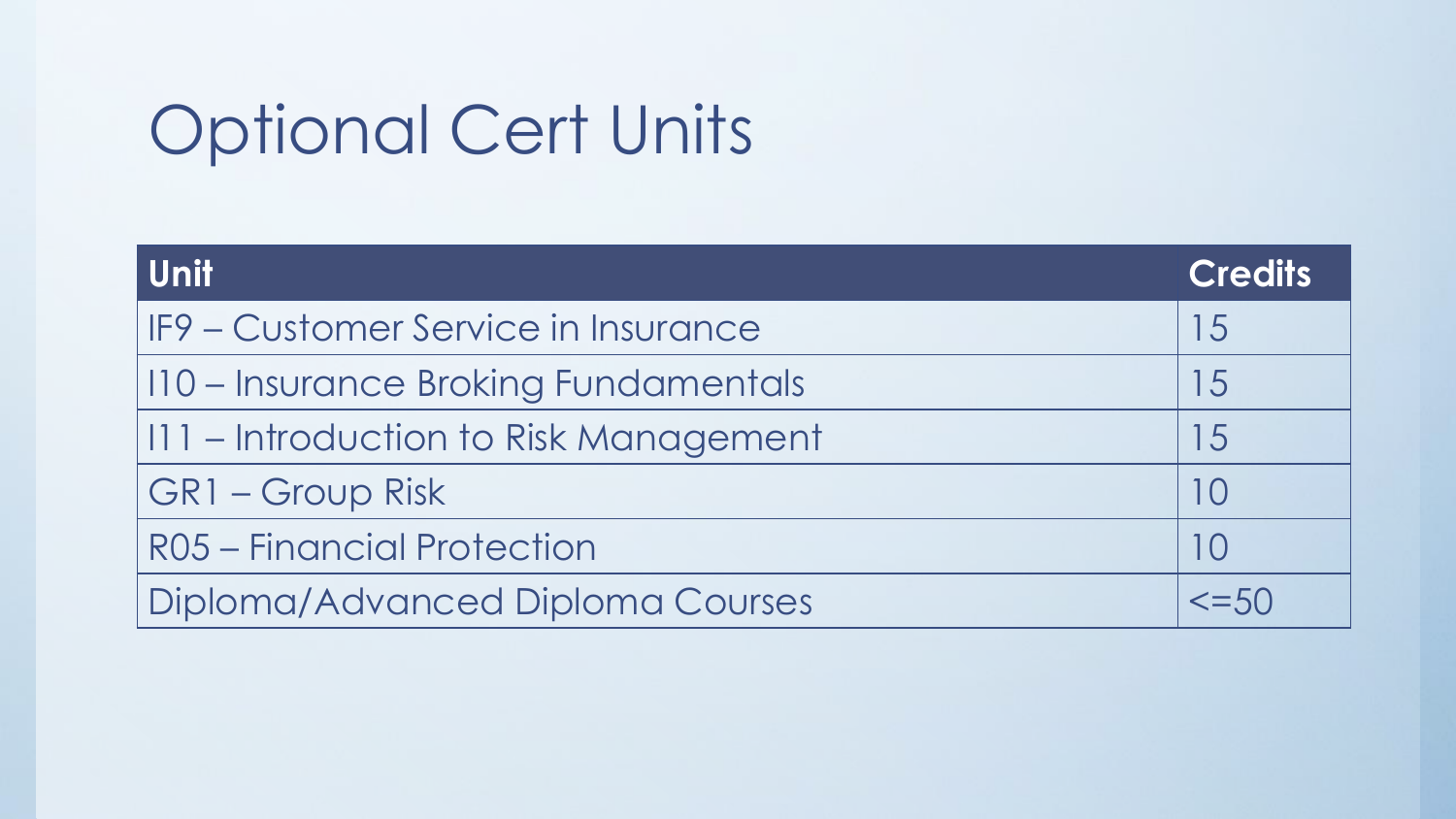## Diploma in Insurance

- Dip CII
- 80 120 hours per unit
- 120 CII Credits BUT
	- 90 Credits at Diploma or Higher
- M05
- $M92/530$  Coursewok + MCQs 90 mins (25 Qs + 5 Case Studies)
- Exams Three hours; 14 SA + 2 Case Studies or Essays (Phasing Out)
- Mixed Assessment Courework (10 Qs) + 50 MCQs (1 hr)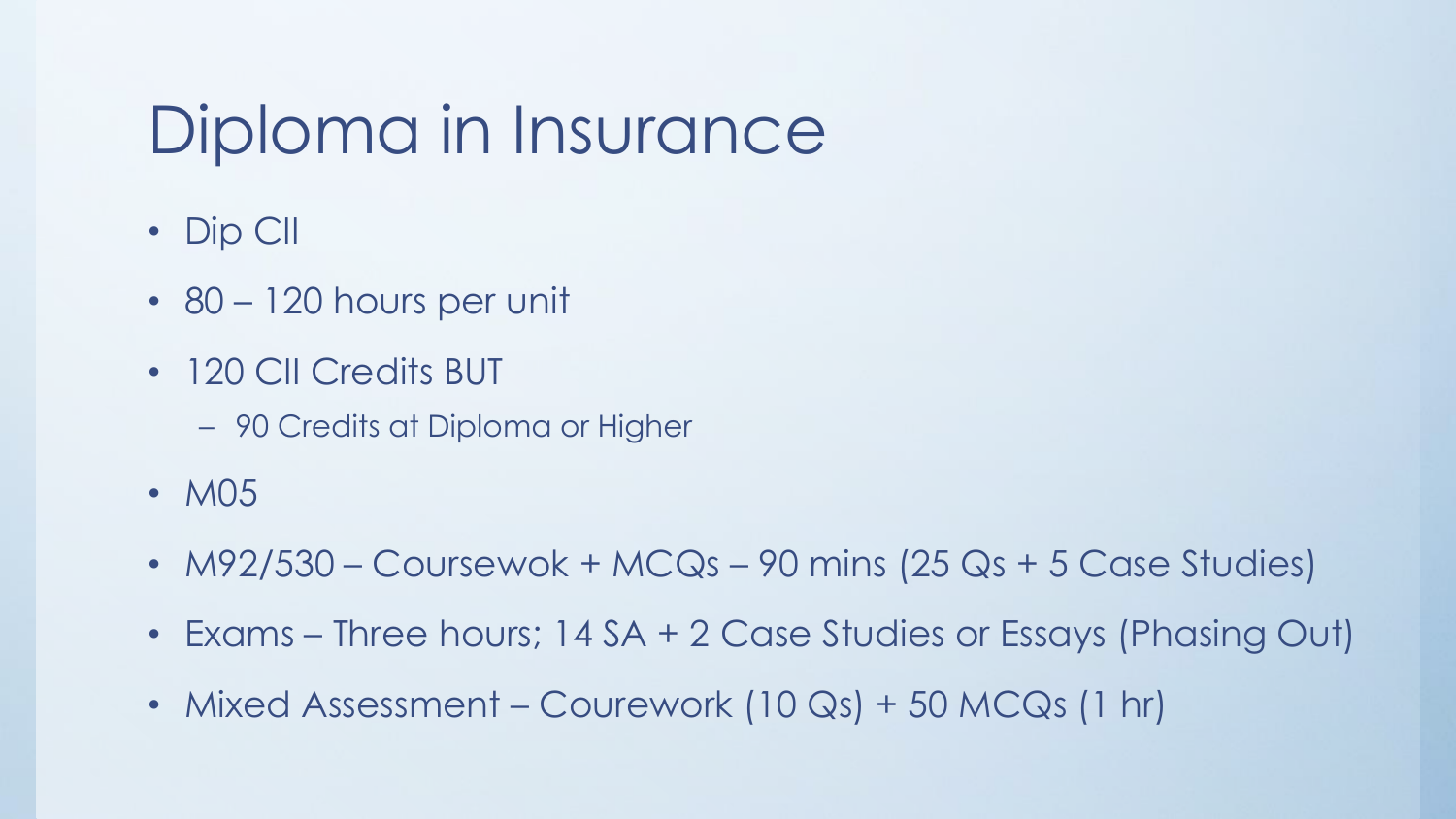## Optional Dip Units

| <b>Unit</b>                                              | <b>Credits</b> |
|----------------------------------------------------------|----------------|
| M21 - Commercial Insurance Contract Wording              | 20             |
| P61 - Life, Critical Illness and Disability Underwriting | 30             |
| P62 - Life, Critical Illness and Disability Claims       | 30             |
| P63 - Long Term Insurance Business                       | 25             |
| P64 – Private Medical Insurance Practice                 | 25             |
| M66/P-66 - Delegated Authority                           | 25             |
| M67/P-67 – Fundamentals of Risk Management               | 25             |
| <b>M80 - Underwriting Practice</b>                       | 20             |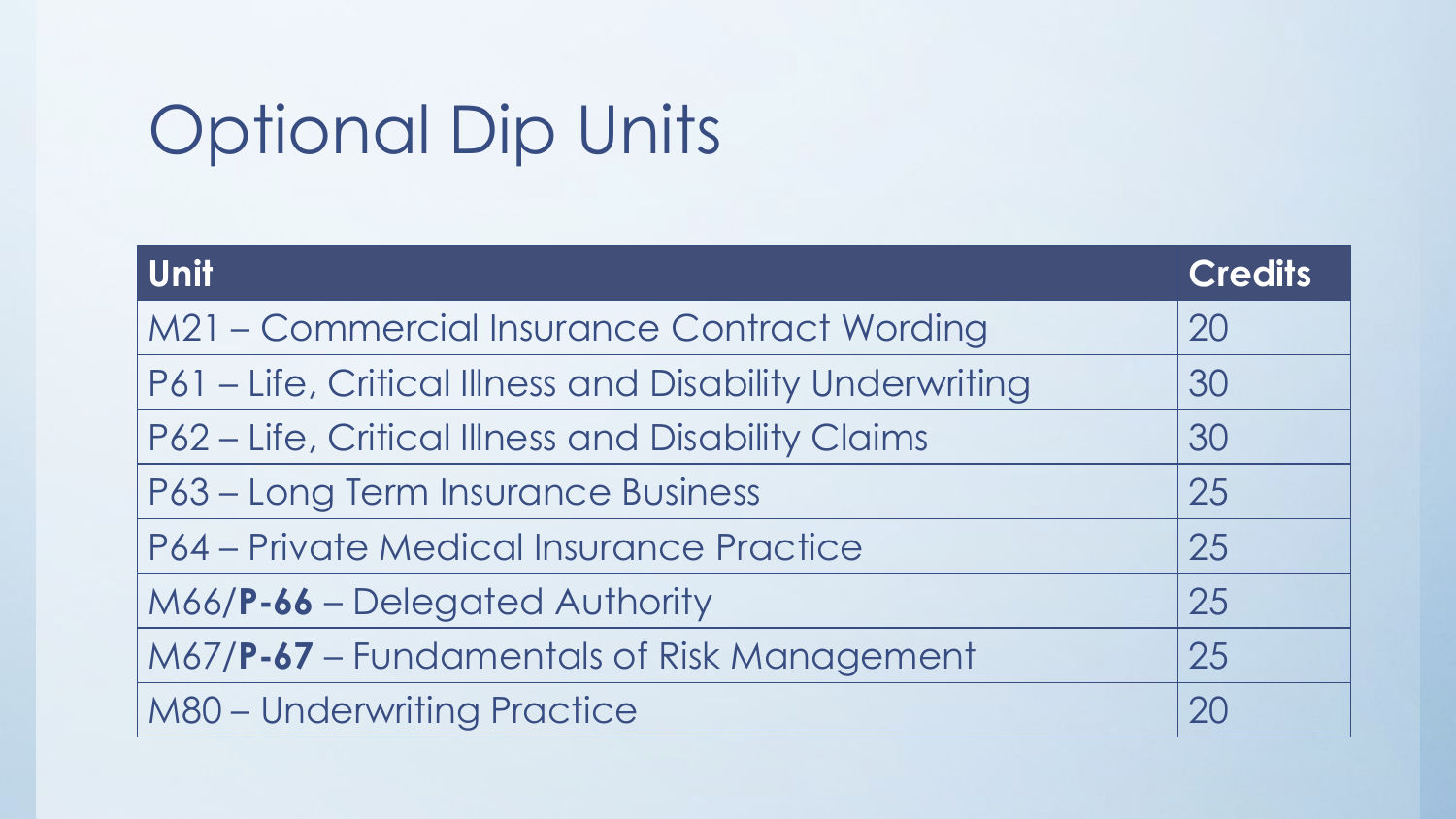## Optional Dip Units

| <b>Unit</b>                                       | <b>Credits</b> |
|---------------------------------------------------|----------------|
| M81 - Insurance Broking Practice                  | 20             |
| <b>M85 - Claims Practice</b>                      | 20             |
| M86/P86 - Personal Insurances                     | 20             |
| M90/P90 - Cargo and Goods in Transit Insurances   | 25             |
| M91/P91 - Aviation and Space Insurance            | 30             |
| M93 – Commercial Property & Business Interruption | 25             |
| <b>M94 - Motor Insurance</b>                      | 25             |
| M96 – Liability Insurance                         | 25             |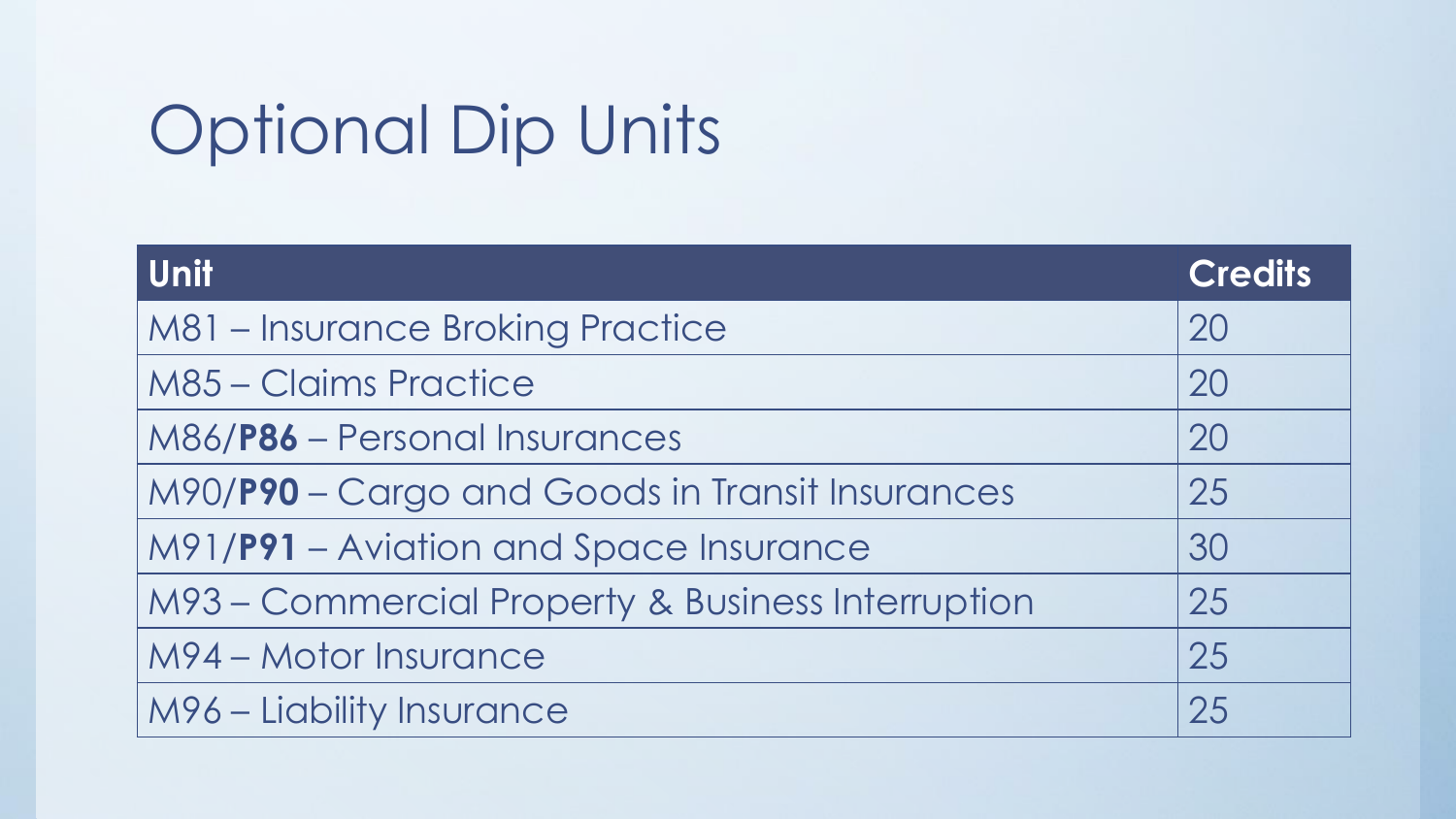## Optional Dip Units

| l Unitl                                                | <b>Credits</b> |
|--------------------------------------------------------|----------------|
| M97 – Reinsurance                                      | .30            |
| M98/ <b>P98</b> – Marine Hull & Associated Liabilities | 30             |
| <b>Other Unit Level Exams</b>                          | $\leq$ 50      |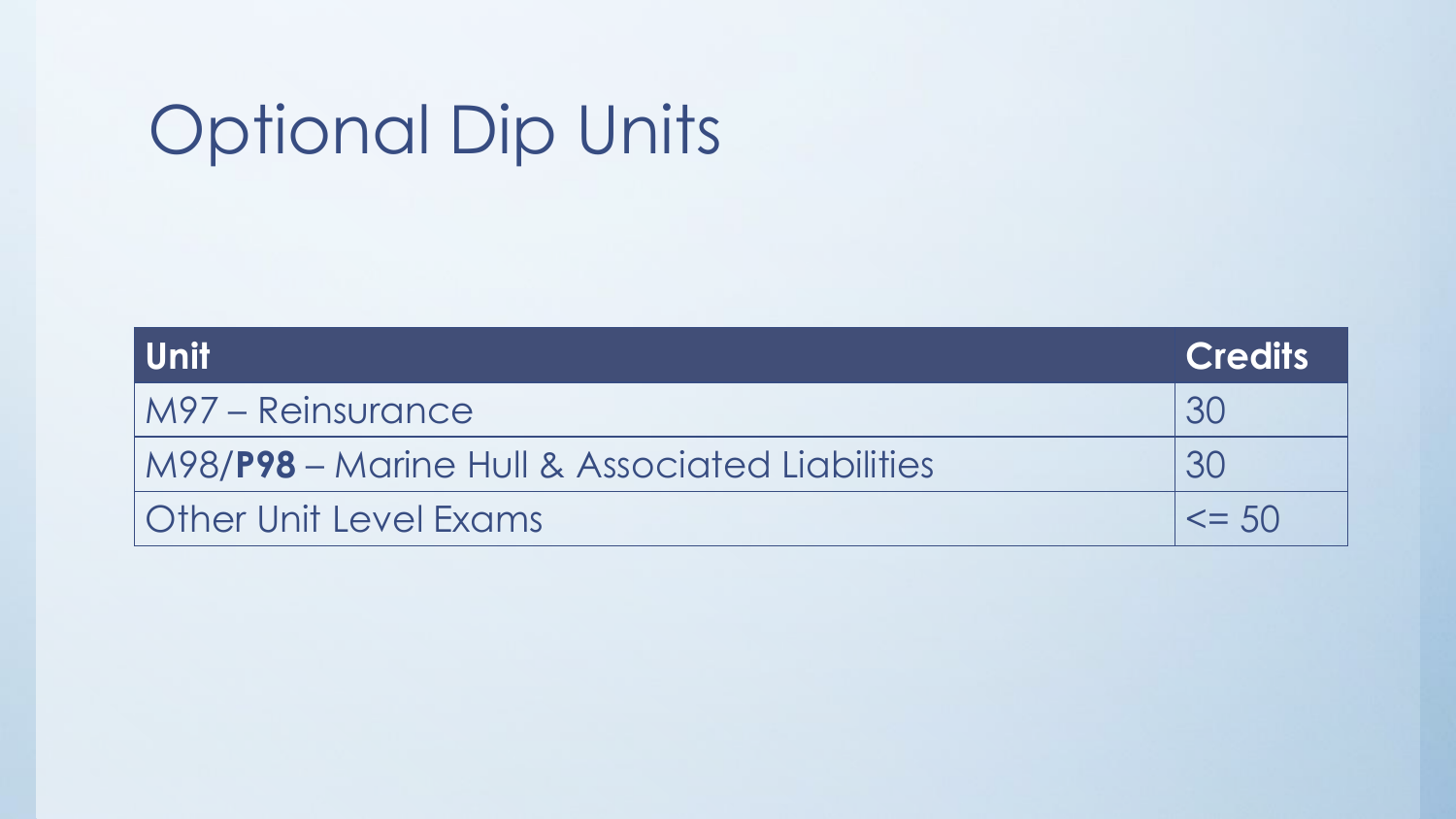## Advanced Diploma in Insurance

- ACII
- Chartered: (5 years)
	- Insurer
	- Insurance Broker
	- Insurance Practitioner
	- Insurance Risk Manager
- Coursework (Except 590)
- 120 180 hours per unit
- CPD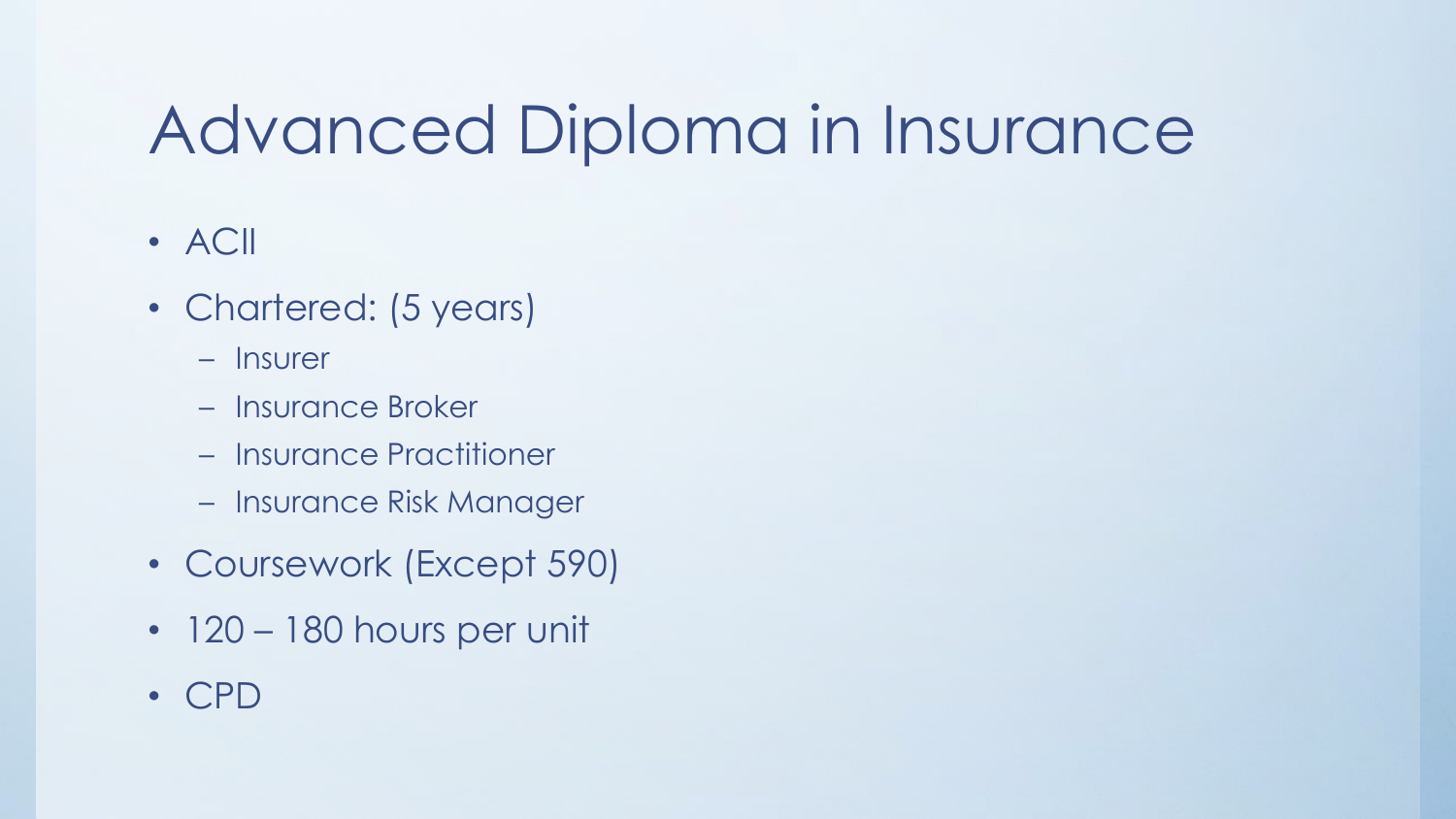## Advanced Diploma in Insurance

• 290 CII Credits, BUT

– 205 at Dip or Above, AND

– 150 at Adv level

Including:

- 820 Advanced Claims (30)
- 930 Advanced Insurance Broking (30) OR
- 960 Advanced Underwriting (30)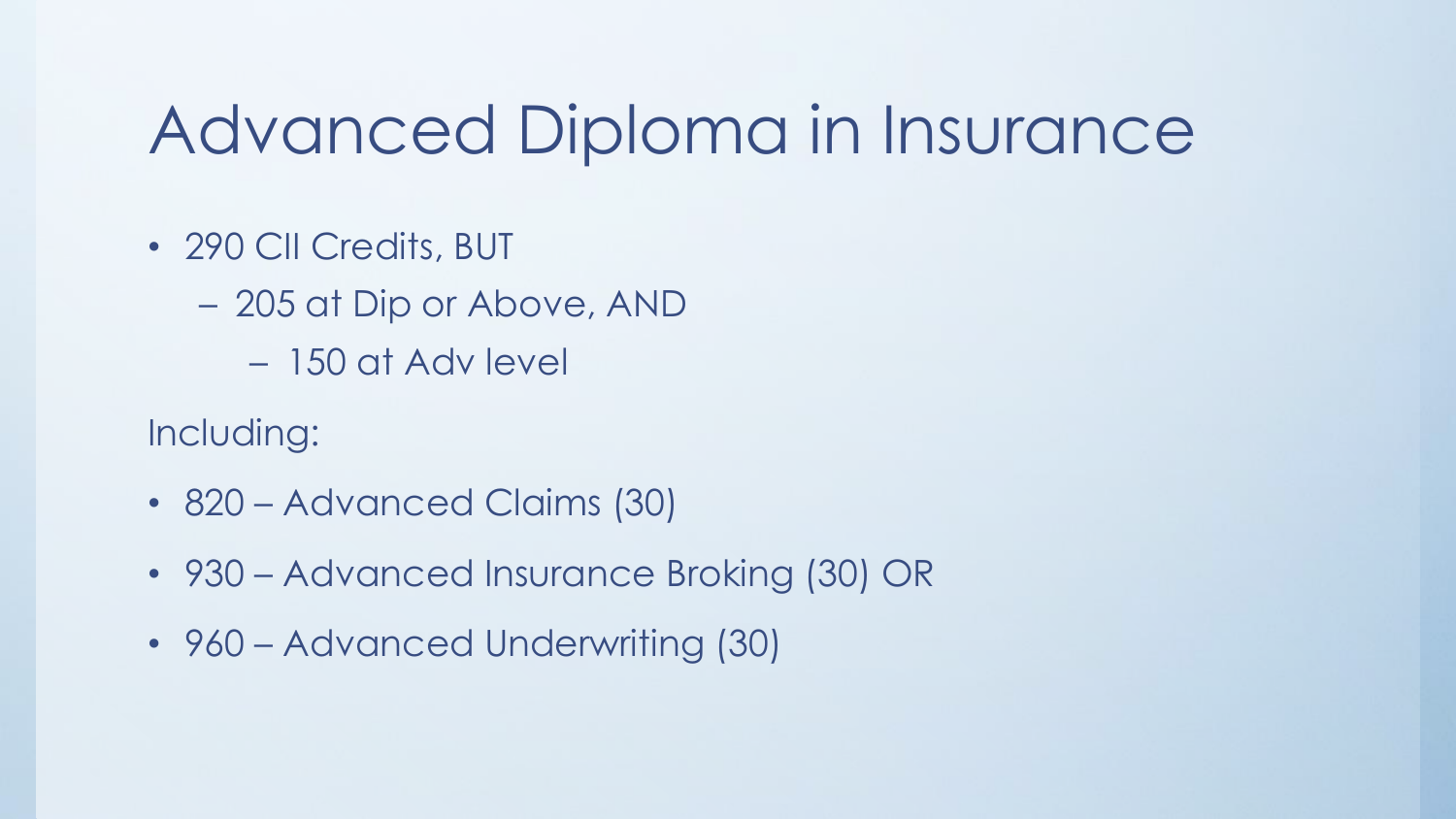## **Other Adv Units**

| <b>Unit</b>                                     | <b>Credits</b> |
|-------------------------------------------------|----------------|
| 530 – Economics and Business                    | 30             |
| 590 – Principles of Takaful                     | 30             |
| 945 – Marketing Insurance Products and Services | 30             |
| 990 – Insurance Corporate Management            | 30             |
| 991 - London Market Insurance Specialization    | 50             |
| 992 – Risk Management in Insurance              | 30             |
| 993 – Advances in Strategic Risk Management     | 50             |
| 994 – Insurance Market Specialization           | 50             |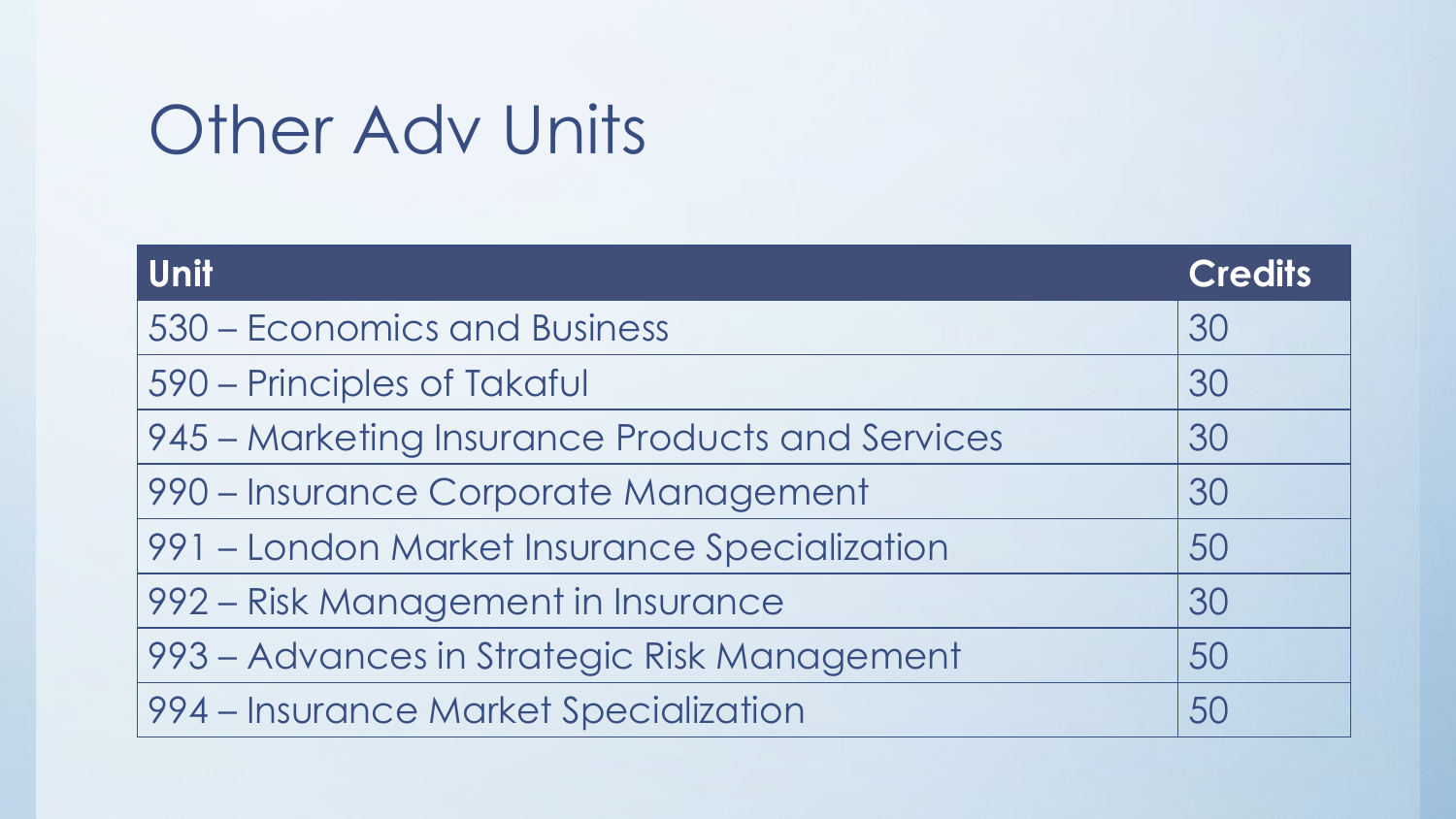## **Other Adv Units**

| l Unit                                     | <b>Credits</b> |
|--------------------------------------------|----------------|
| 1995 – Strategic Underwriting              | .30            |
| 1996 – Strategic Claims Management         | 30             |
| 997 – Advanced Risk Financing and Transfer | <b>30</b>      |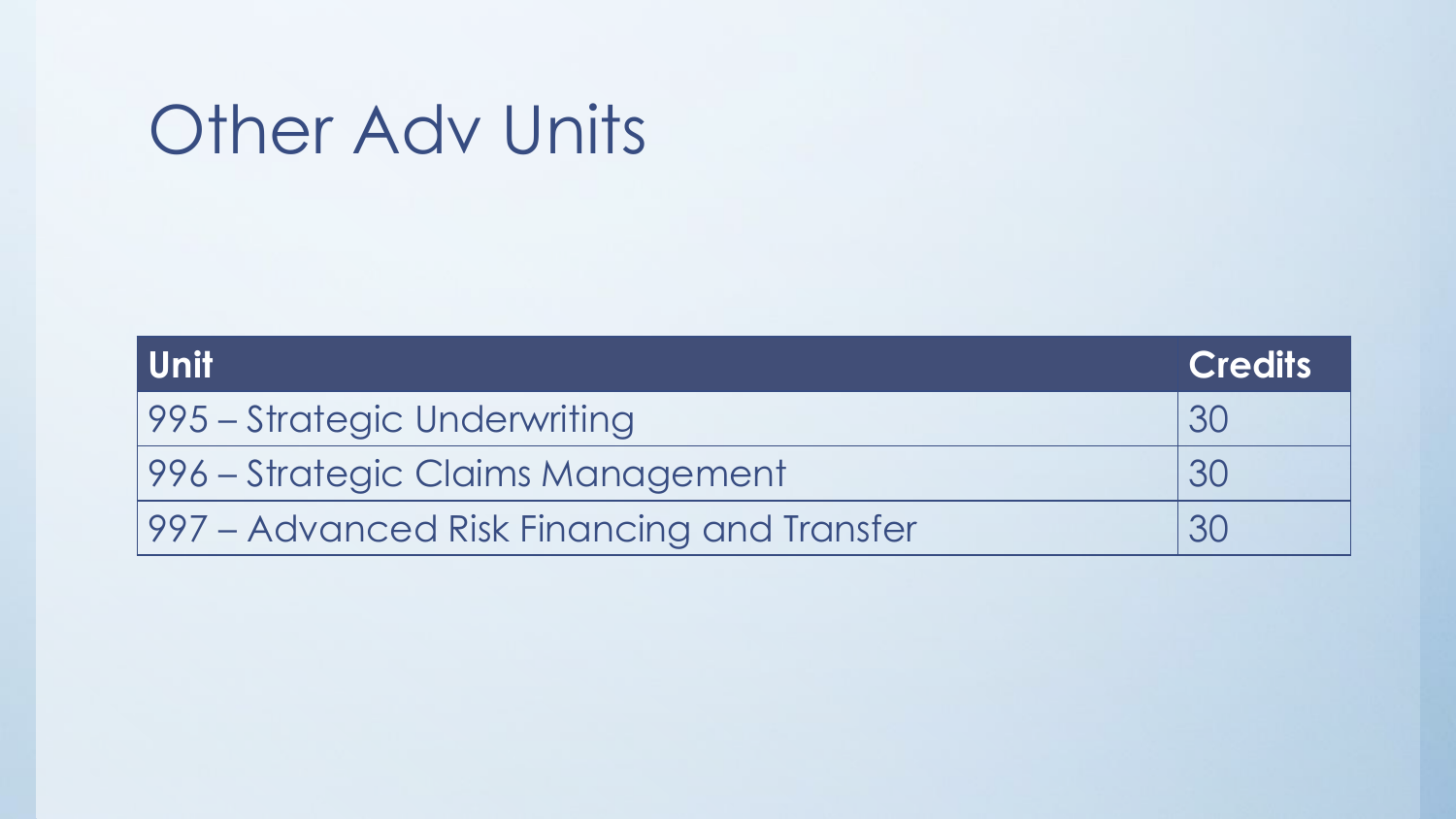## Fellowship

- FCII
- 3 years CPD after ACII
- Business Ethics Programme
- Major Achievement
	- Another Qualification, Research Paper, Dissertation, Published Works
- Statement of Personal Development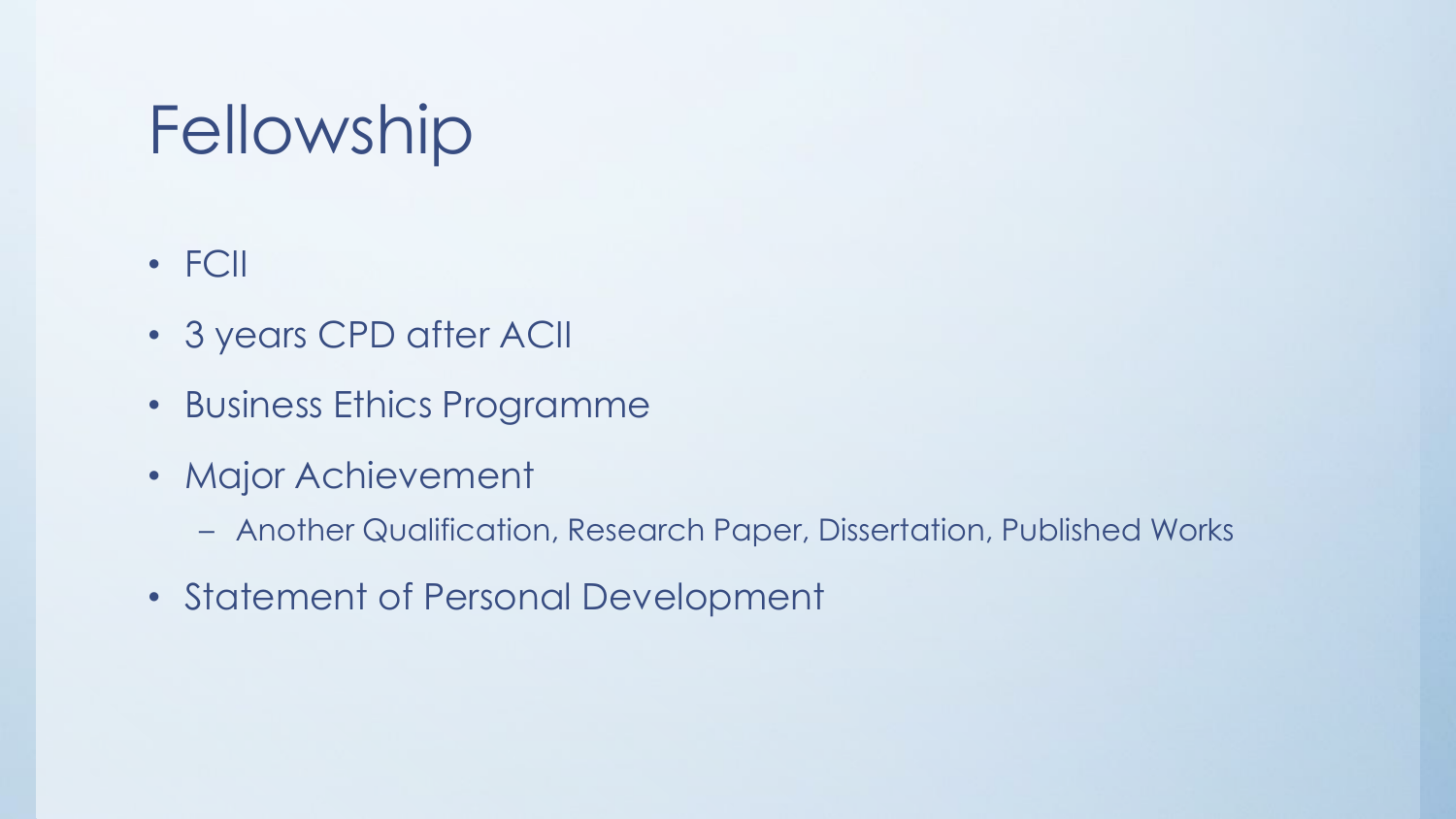# Choosing Courses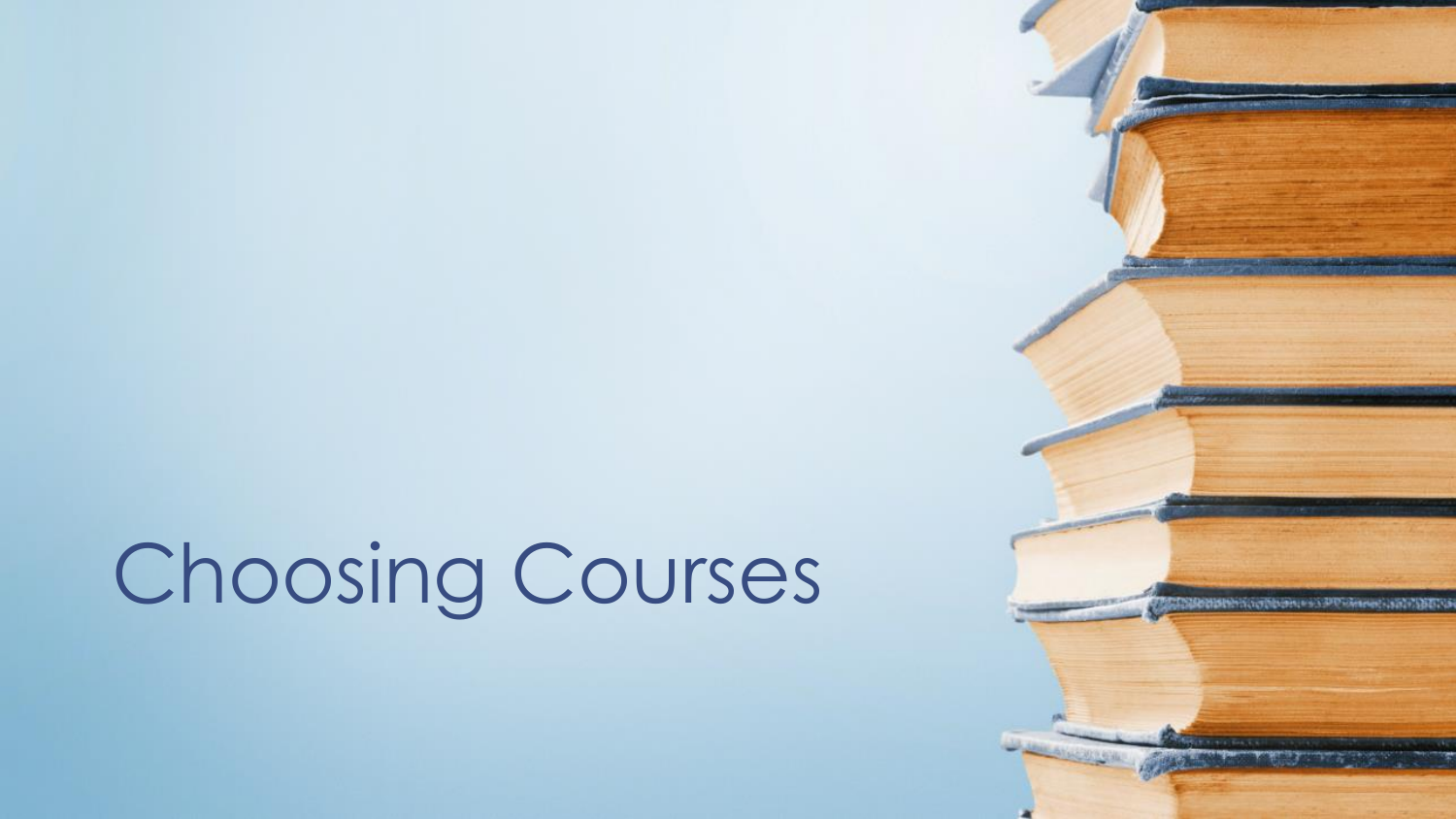## Where Do We Go From Here

- Start with 290 and go backwards
- Pay special attention to mandatories
- Credit for prior learning
- Choose "progression" courses
- Look for courses which interest you
- Career advancement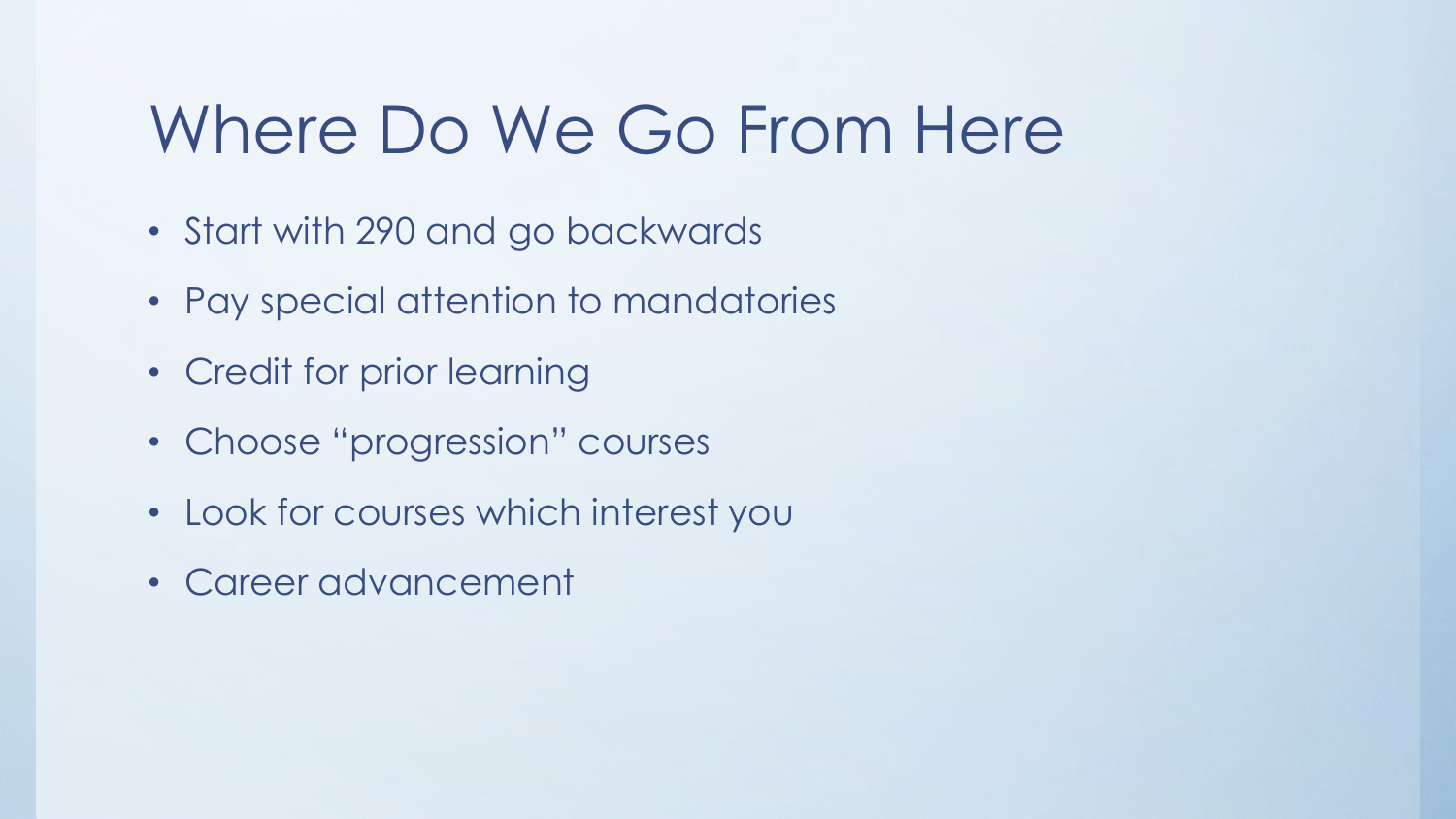## Exercise

- 290 Credits
	- M05: 25
	- M92: 25
	- 820 or 960: 30
	- M85 or M80: 20
	- IF1: 15
	- IF3 or IF4: 15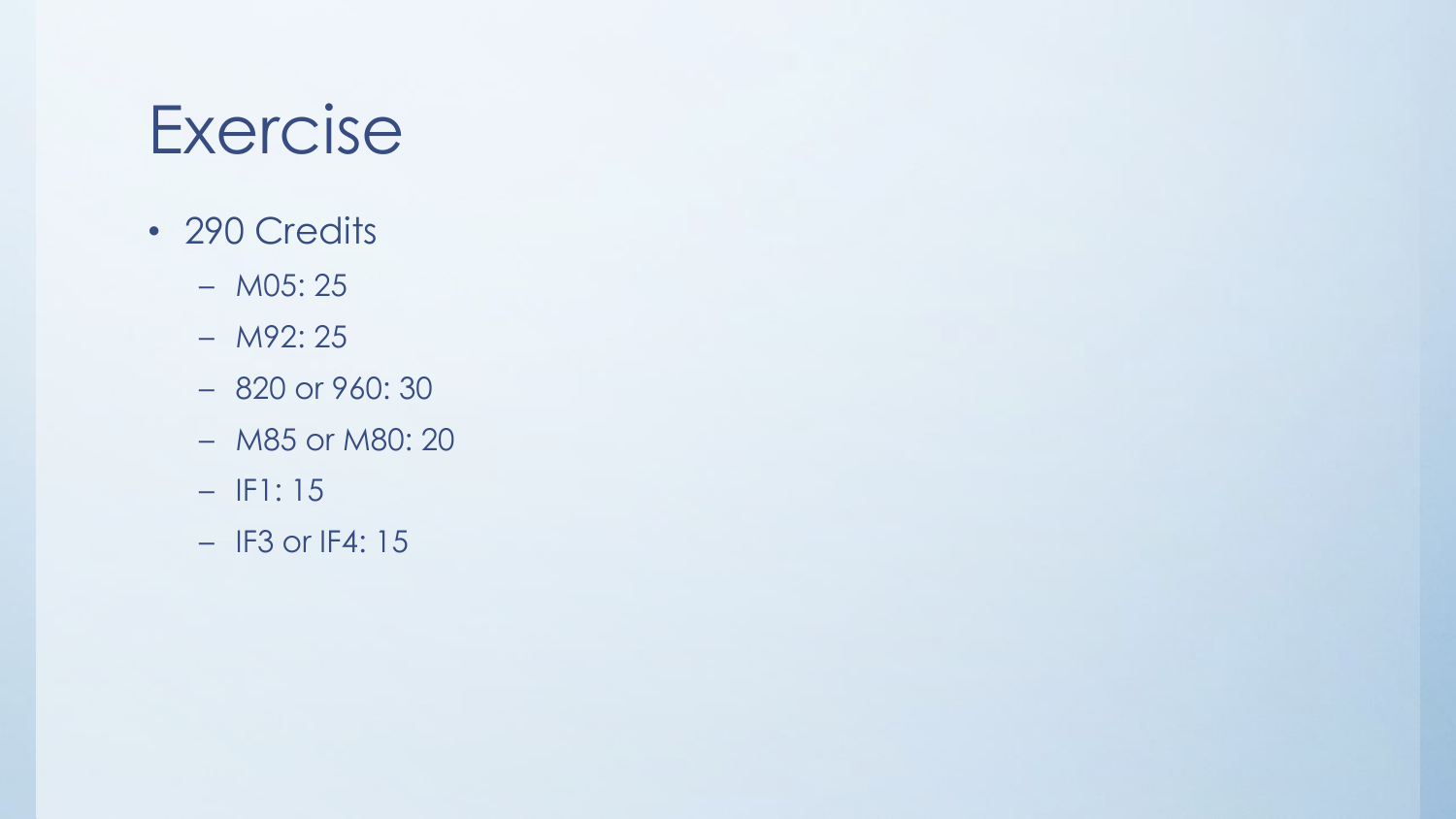## ACII 2020 Game Plan

- October 2018: M92 (Business & Finance) & M05 (Law)
- November 2018: 530 (Economics & Business)
- December 2018: 945 (Marketing)
- January 2019: 990 (Corporate Management)
- February 2019: 992 (Risk Management)
- March 2019: 820 (Advanced Claims)
- October 2019: M67 (Risk Management) & M85 (Claims)
- April 2020: M96 (Liability) & M86 (Personal)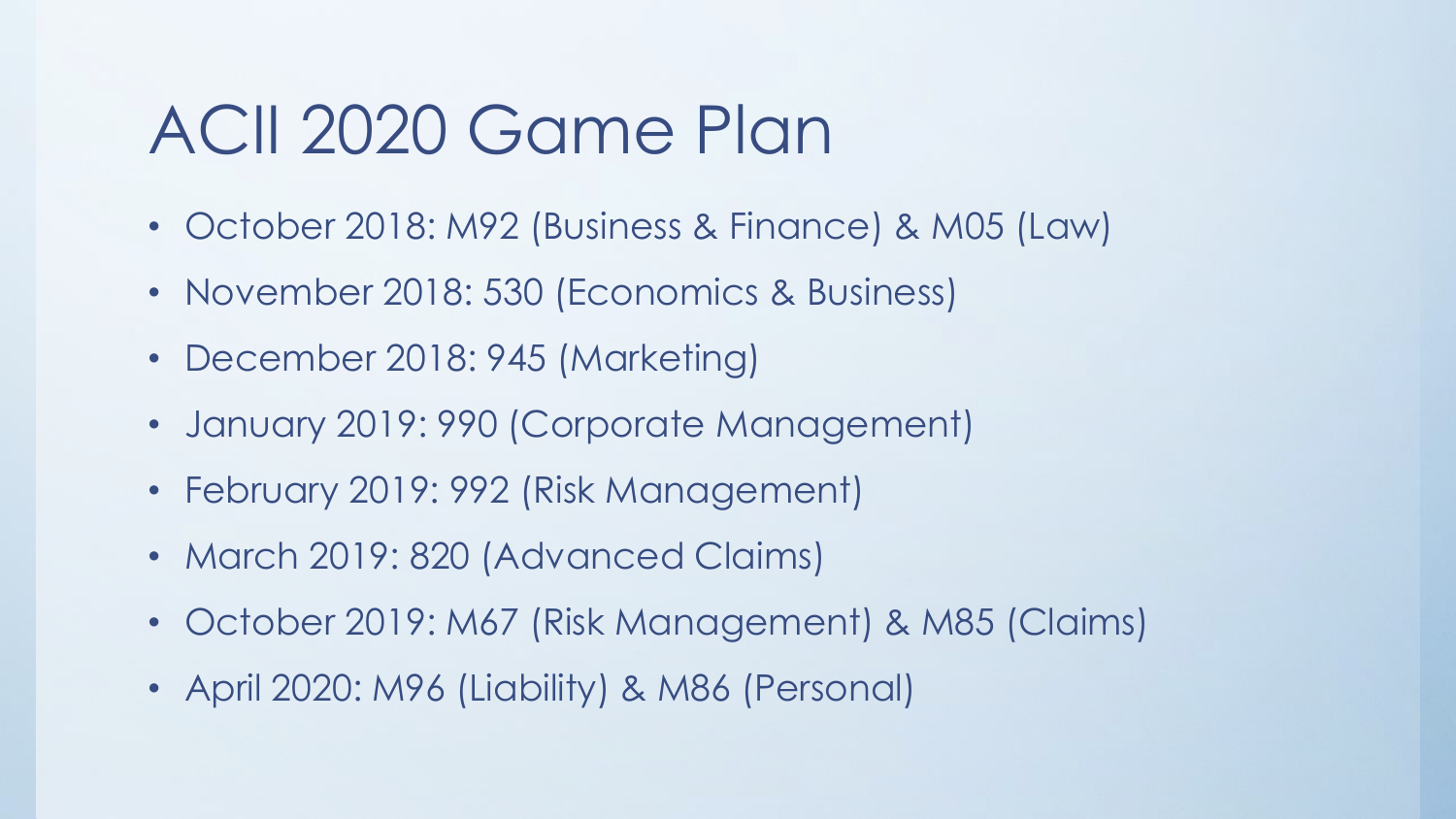# Do's and Don'ts

**CASH HIMMISSION AND AN ANY OF**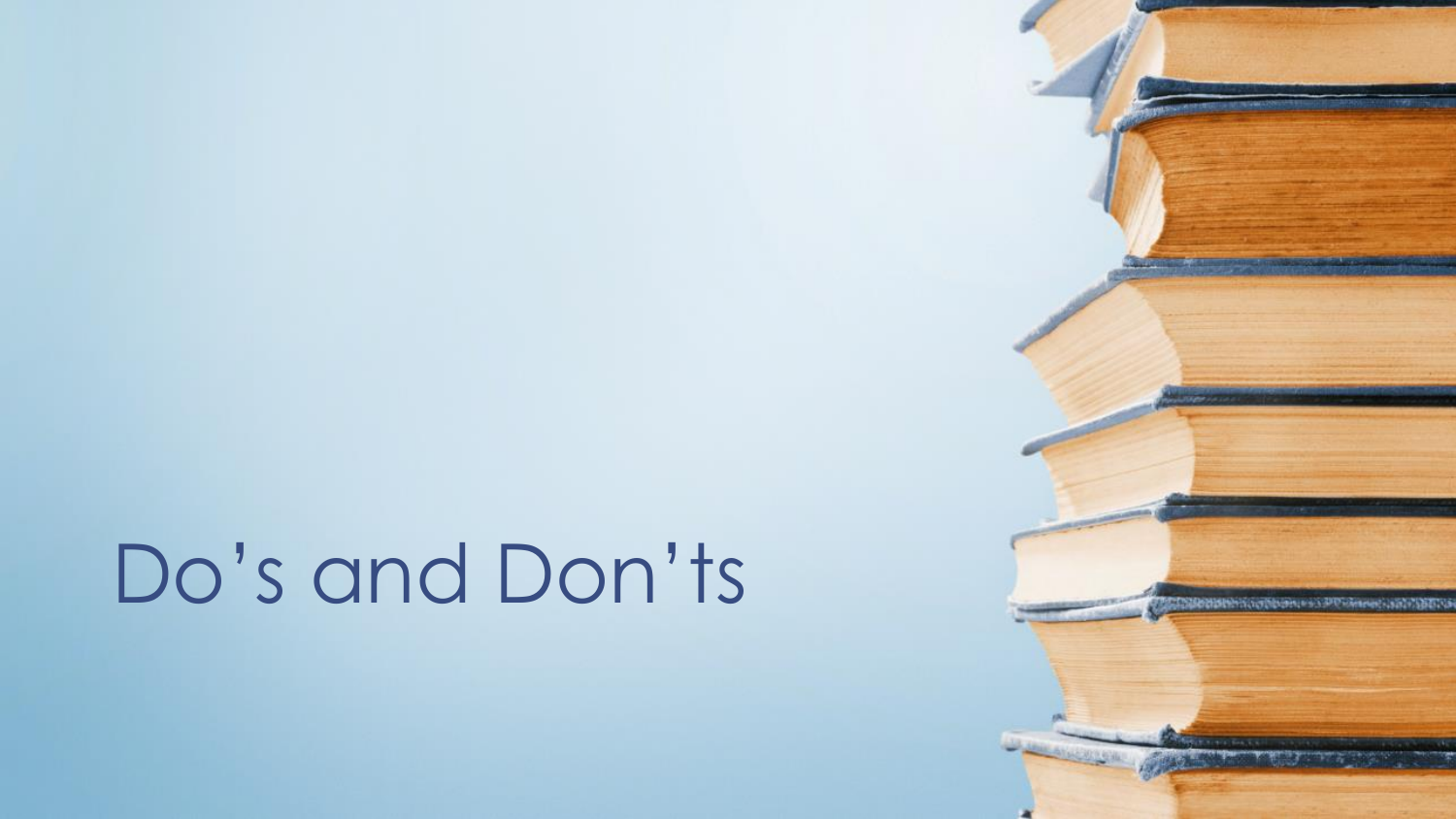## Handy-Dandy Table

#### **DO**

### **DON'T**

- Look out for conflicts!!
- Check your learning statement after each set of results
- Plan effectively
- Have an accountability partner
- Review the syllabus for the course
- Ask your colleagues questions!
- Choose courses simply because someone has the textbook already
- Study in groups
- Limit yourself to CII, your employer, or even to insurance
- Share the answers to your assessments/coursework
- Use a designation you do not have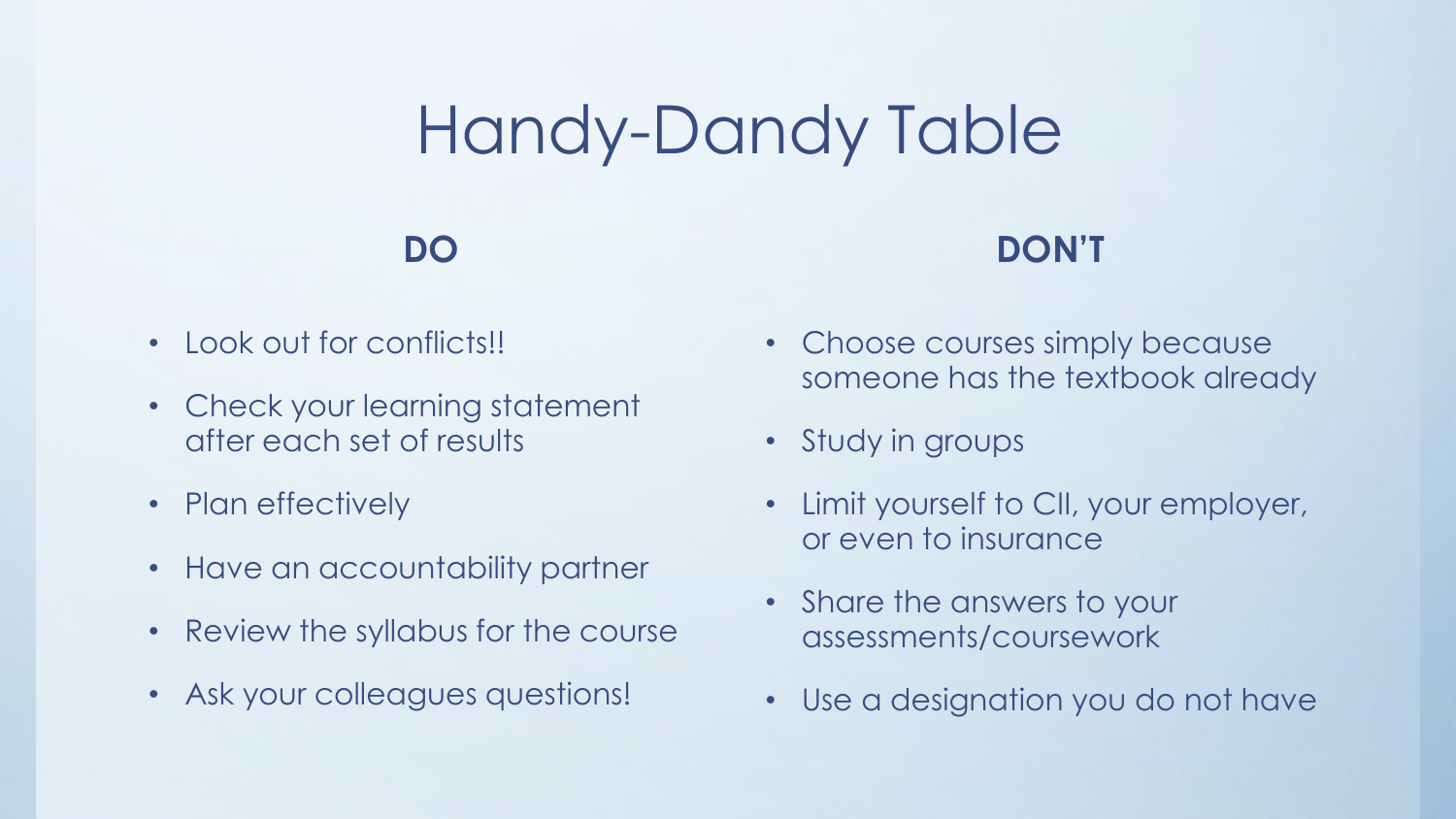Study Tips Bonus!

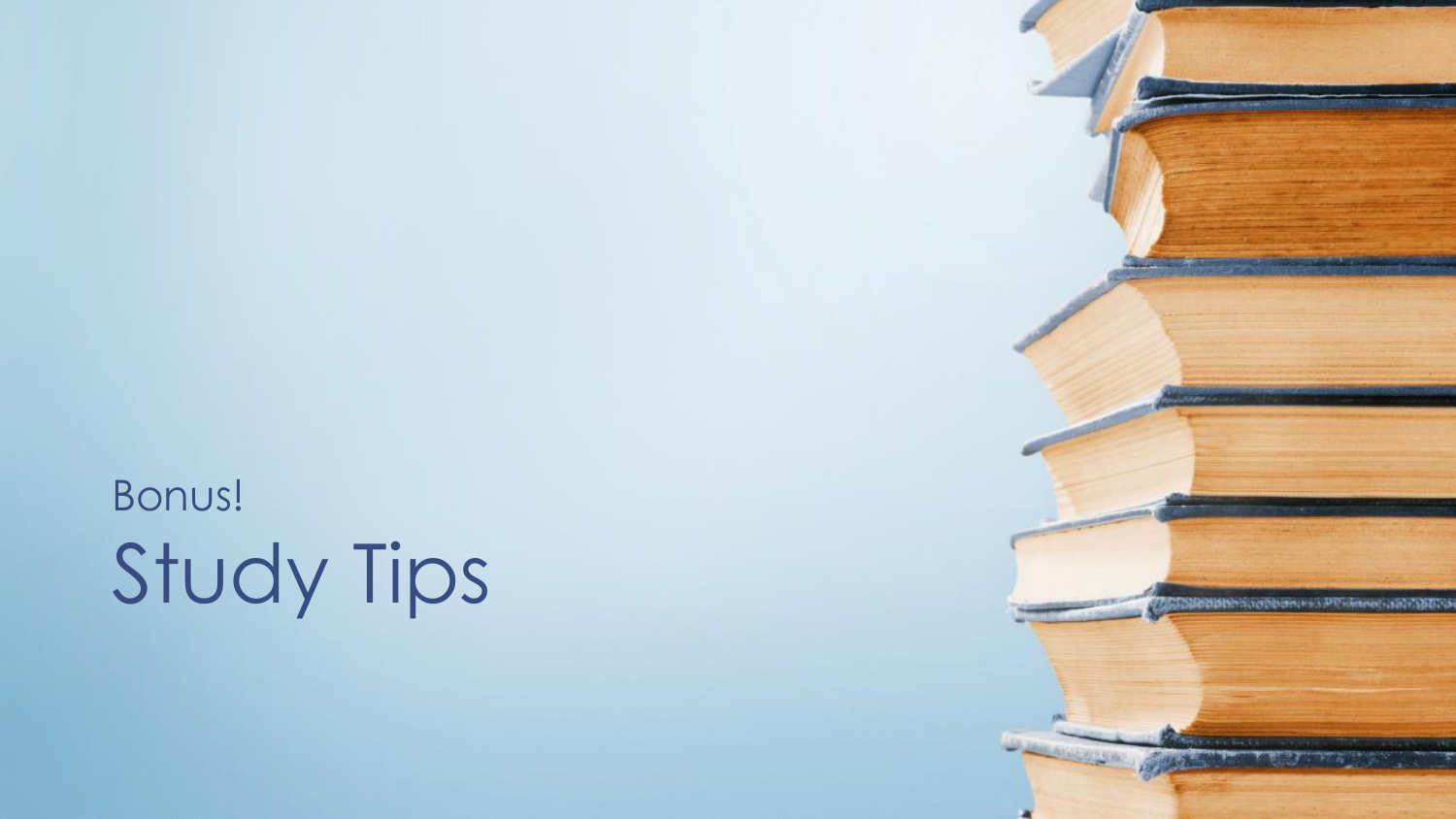## Multiple Choice Exams

- Studying is as simple as  $1...2...3$
- Know your learning style
- Think of the answer before looking at the choices
- Attempt the MC after your assessment is submitted
- Practice questions in exam conditions
- But don't abandon the text!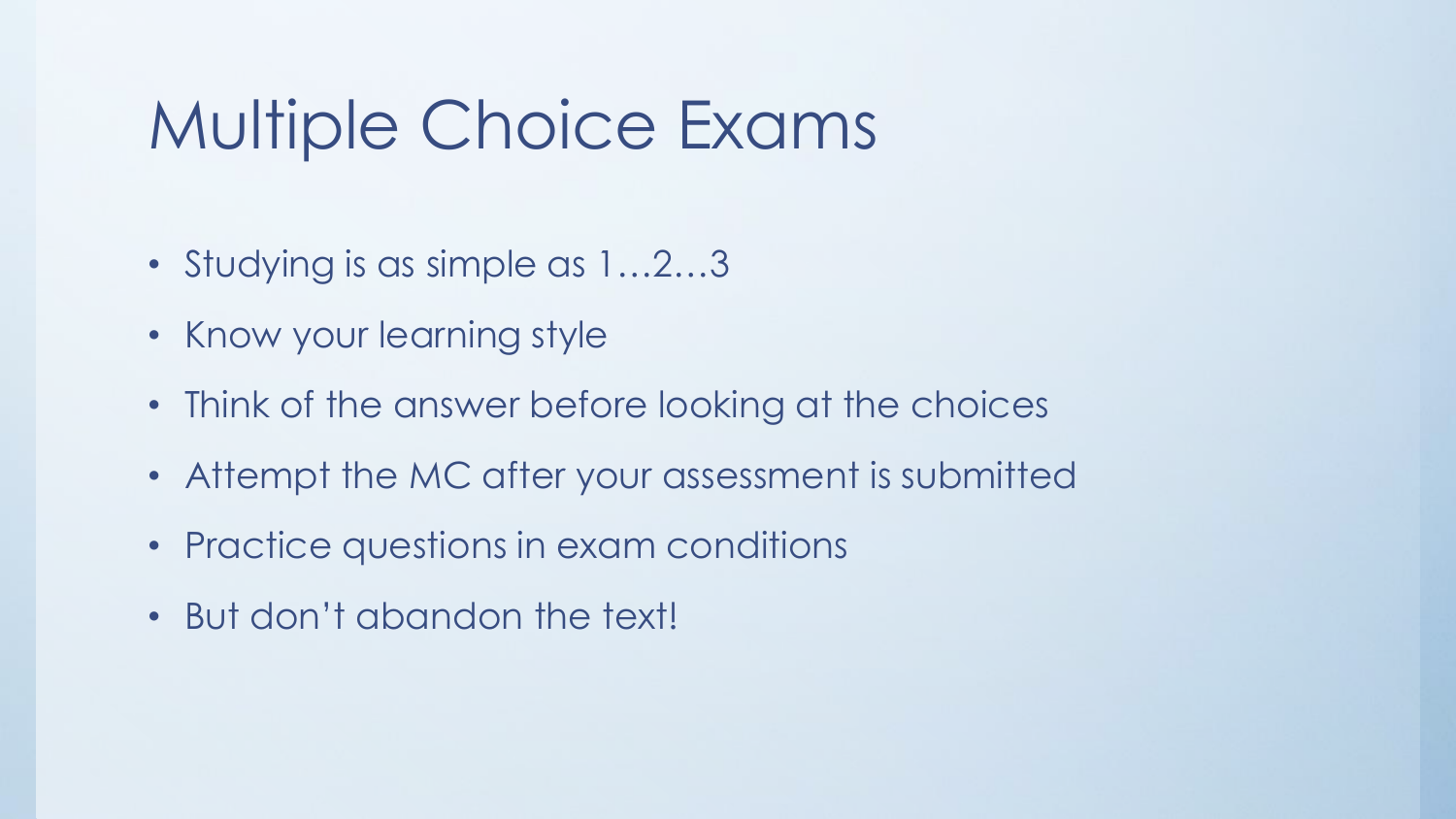## Coursework

- Review and memorize the 3 prompts
- Highlight the relevant parts of the question
- Answer the questions as you read through text
- Re-read the text and "flesh out" answers
- Obtain real-life examples (with references)
- CII Library
- Submit! ©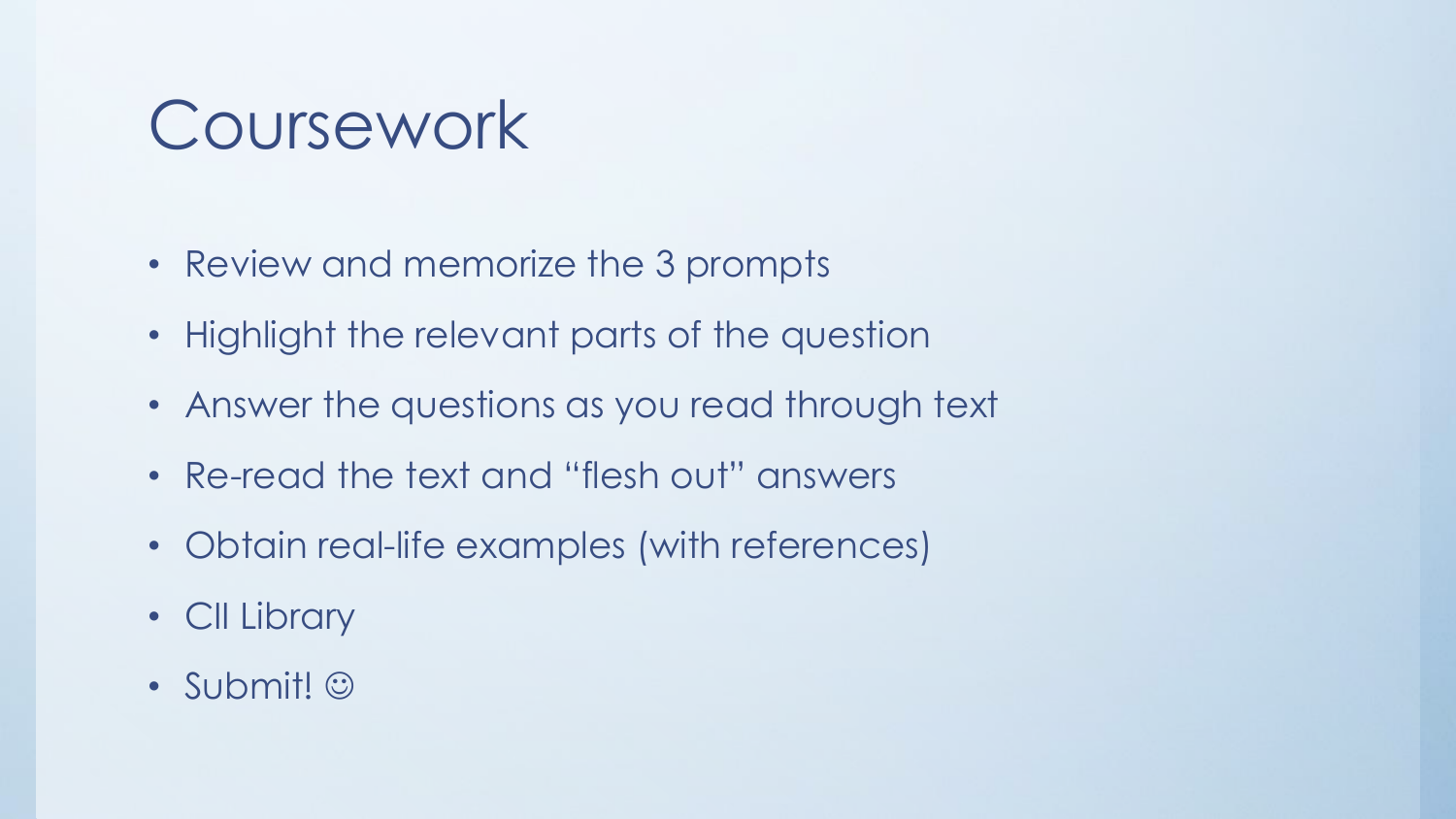## Coursework Example:

- 530 Specimen Question:
	- Provide a brief context for an insurance organisation or a division of an insurance organisation with which you are familiar. For this organisation or division of an insurance organisation:
		- Explain how business performance is measured in a competitive market.
		- Analyse how appropriate risk management techniques contribute to business performance.
		- Make recommendations, based on your analysis, to improve risk management and the measurement of business performance.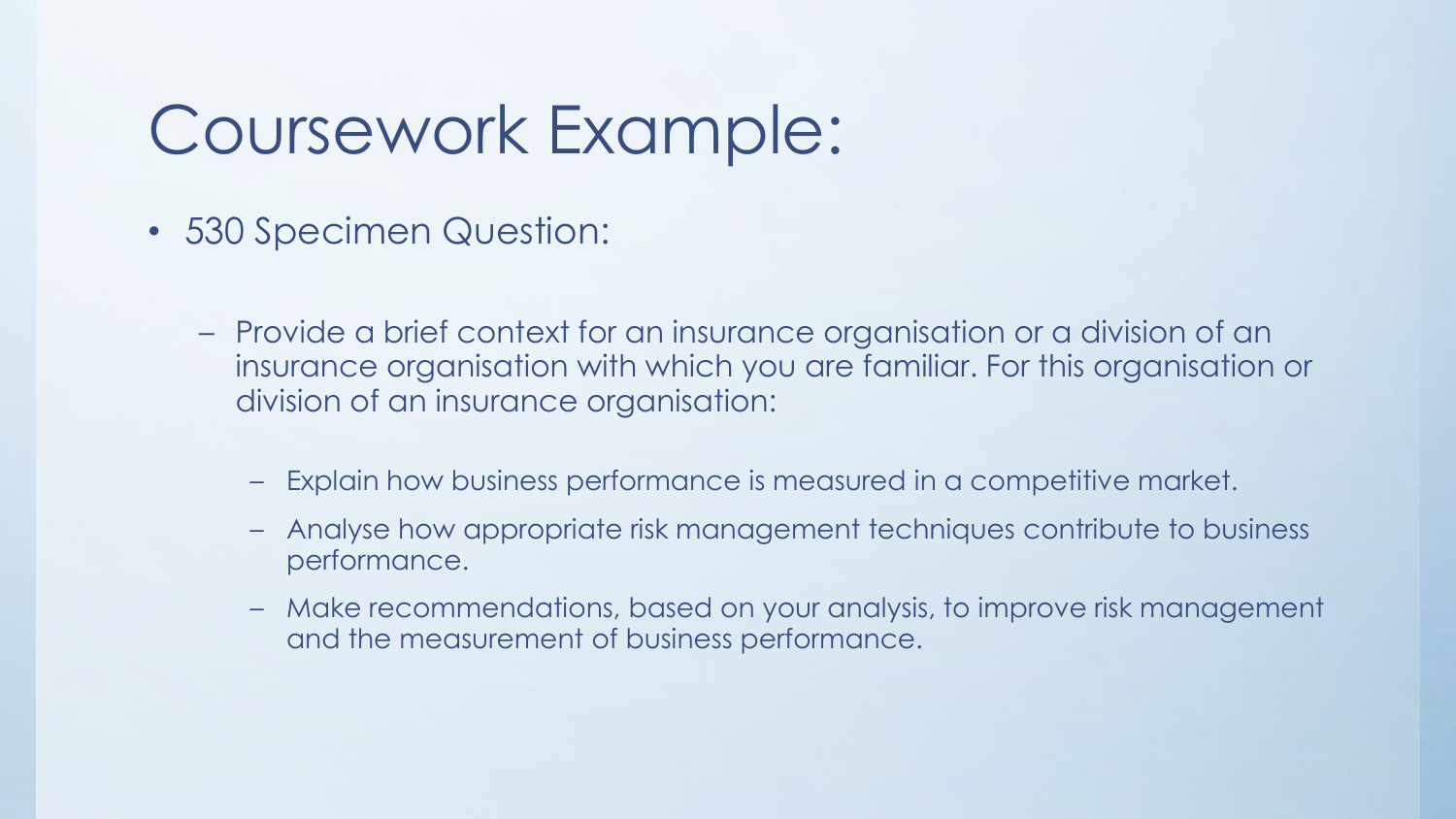## References

• [www.cii.co.uk](http://www.cii.co.uk/)

#### BEST RESOURCE!

Utilize the wealth of information available to members

• *None of this work is mine, please don't sue me!*